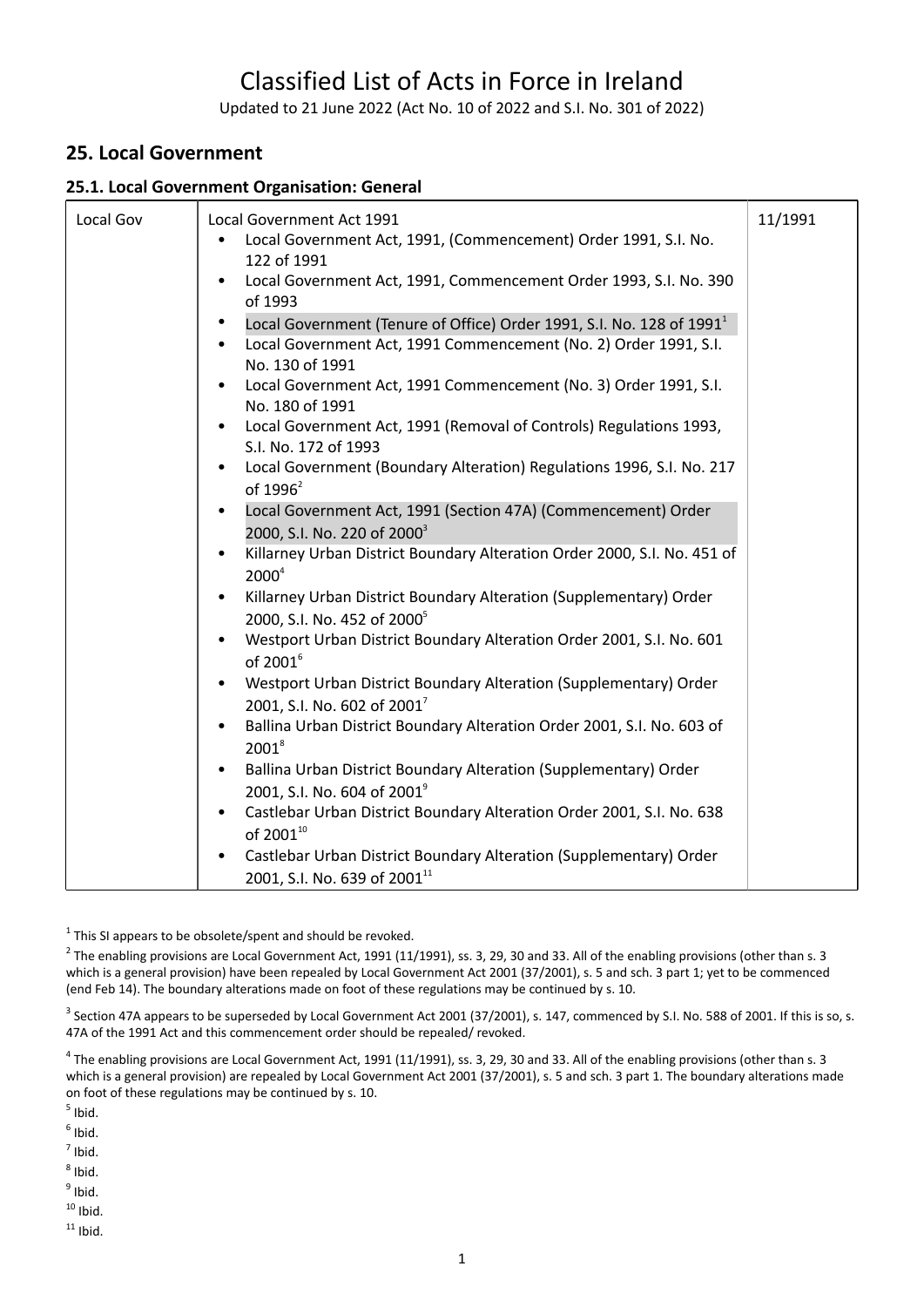|           | Letterkenny Town Boundary Alteration Order 2003, S.I. No. 679 of<br>$2003^{12}$<br>Letterkenny Town Boundary Alteration (Supplementary) Order 2003,<br>$\bullet$<br>S.I. No. 680 of 2003 <sup>13</sup><br>Athlone Town Boundary Alteration Order 2003, S.I. No. 704 of 2003 <sup>14</sup><br>Athlone Town Boundary Alteration (Supplementary) Order 2003, S.I.<br>No. 705 of 2003 <sup>15</sup><br>Wexford Borough Boundary Alteration Order 2007, S.I. No. 818 of<br>$2007^{16}$<br>Wexford Borough Boundary Alteration (Supplementary) Order 2007,<br>S.I. No. 819 of 2007 <sup>17</sup><br>Limerick City Boundary Alteration Order 2008, S.I. No. 53 of 2008 <sup>18</sup><br>Limerick City Boundary Alteration (Supplementary) Order 2008, S.I. No.<br>54 of 2008 <sup>19</sup><br>Shannon town Boundary Alteration Order 2008, S.I. No. 557 of 2008 <sup>20</sup><br>Shannon town Boundary Alteration (Supplementary) Order 2008, S.I.<br>No. 558 of 2008 <sup>21</sup><br>Balbriggan Town Boundary Alteration Order 2009, S.I. No. 17 of 2009 <sup>22</sup><br>Balbriggan Town Boundary Alteration (Supplementary) Order 2009, S.I.<br>No. 18 of 2009 <sup>23</sup><br>Navan Town Boundary Alteration Order 2009, S.I. No. 136 of 2009 <sup>24</sup><br>Navan Town Boundary Alteration (Supplementary) Order 2009, S.I. No.<br>137 of 2009 <sup>25</sup><br>Local Government Act 1991 (Regional Assemblies) (Establishment)<br>$\bullet$<br>Order 2014, S.I. No. 573 of 2014 <sup>26</sup><br>Local Government Act 1991 (Regional Assemblies) (Establishment)<br>(Amendment) Order 2015, S.I. No. 62 of 2015 <sup>27</sup><br>Local Government Act 2001 (Commencement) Order 2019, S.I. No. 24<br>of 2019 |        |
|-----------|-----------------------------------------------------------------------------------------------------------------------------------------------------------------------------------------------------------------------------------------------------------------------------------------------------------------------------------------------------------------------------------------------------------------------------------------------------------------------------------------------------------------------------------------------------------------------------------------------------------------------------------------------------------------------------------------------------------------------------------------------------------------------------------------------------------------------------------------------------------------------------------------------------------------------------------------------------------------------------------------------------------------------------------------------------------------------------------------------------------------------------------------------------------------------------------------------------------------------------------------------------------------------------------------------------------------------------------------------------------------------------------------------------------------------------------------------------------------------------------------------------------------------------------------------------------------------------------------------------------------------------------------------------------------------------------------------------------------|--------|
| Local Gov | Local Government Act 1994<br>Local Government Act, 1994 (Commencement) Order 1994, S.I. No.<br>$\bullet$<br>113 of 1994<br>Local Government Act, 1994 Commencement (No. 2) Order 1994, S.I.<br>No. 171 of 1994<br>Local Government Act, 1994 (Commencement) (No. 3) Order 1994, S.I.<br>No. 315 of 1994<br>Local Government Act, 1994 (Commencement) (No. 4) Order 1994, S.I.<br>$\bullet$<br>No. 413 of 1994                                                                                                                                                                                                                                                                                                                                                                                                                                                                                                                                                                                                                                                                                                                                                                                                                                                                                                                                                                                                                                                                                                                                                                                                                                                                                                   | 8/1994 |

 $12$  Ibid.

 $13$  Ibid.

 $14$  Ibid.

 $15$  Ibid.

 $16$  Ibid.

 $17$  Ibid.  $18$  Ibid.

 $19$  Ibid.

 $^{120}$  Ibid.

 $^{21}$  Ibid.

 $^{12}$  Ibid.

 $^{23}$  Ibid.

 $24$  Ibid.

 $^{25}$  Ibid.

 $^{26}$  Also made and listed under Local Government Act 2001 (37/2001) and Local Government Reform Act 2014 (1/2014).

 $^{27}$  Also made and listed under Local Government Act 2001 (37/2001) and Local Government Reform Act 2014 (1/2014).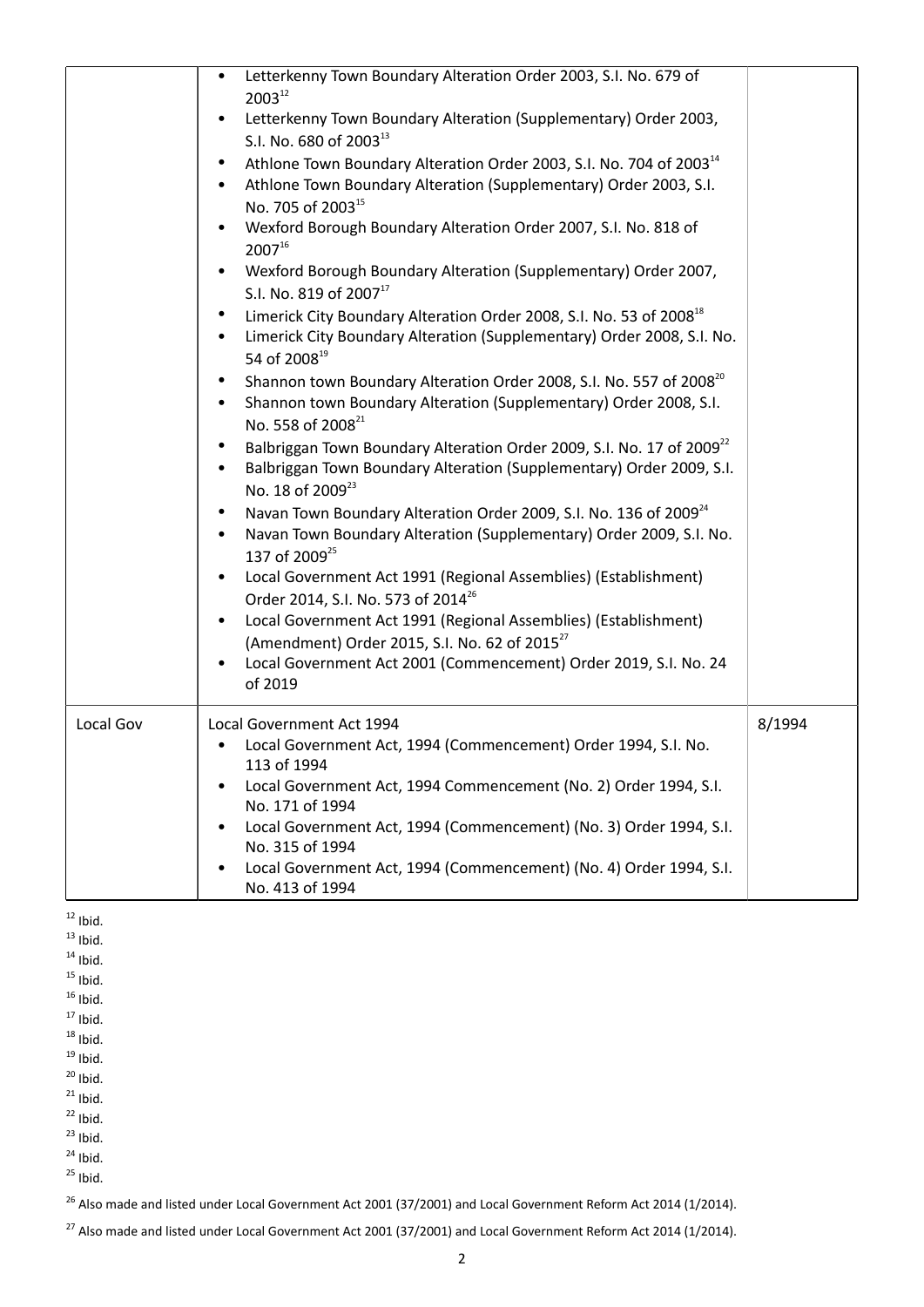|                         | Local Government Act, 1994 Commencement Order 1995, S.I. No. 245<br>of 1995<br>Local Government Act, 1994 (Commencement) (No. 2) Order 1995, S.I.<br>No. 296 of 1995<br>Local Government Act, 1994 Commencement (No. 3) Order 1995, S.I.<br>No. 351 of 1995<br>Local Government Act, 1994 (Commencement) (No. 4) Order 1995, S.I.<br>No. 362 of 1995<br>Local Government Act, 1994 (Commencement) Order 1996, S.I. No.<br>$\bullet$<br>191 of 1996<br>Local Government Act, 1994 (Commencement) (No. 2) Order 1996, S.I.<br>No. 216 of 1996<br>County Borough of Dublin (Wards) (Amendment) Regulations 1997, S.I.<br>No. 43 of 1997 <sup>28</sup> |         |
|-------------------------|----------------------------------------------------------------------------------------------------------------------------------------------------------------------------------------------------------------------------------------------------------------------------------------------------------------------------------------------------------------------------------------------------------------------------------------------------------------------------------------------------------------------------------------------------------------------------------------------------------------------------------------------------|---------|
|                         | Local Government Act, 1994 (Commencement Order) 1997, S.I. No.<br>498 of 1997<br>Local Government Act, 1994 (Commencement) Order 1999, S.I. No.<br>$\bullet$                                                                                                                                                                                                                                                                                                                                                                                                                                                                                       |         |
|                         | 128 of 1999                                                                                                                                                                                                                                                                                                                                                                                                                                                                                                                                                                                                                                        |         |
| Local Gov <sup>29</sup> | Local Government Act 2001 <sup>30</sup><br>County Management (Reserved Functions) Order, S.I. No. 45 of 1948 <sup>31</sup><br>County Management (Joint Bodies) Order 1952, S.I. No. 214 of 1952 <sup>32</sup><br>County Management (Joint Bodies) Order 1960, S.I. No. 122 of 1960 <sup>33</sup><br>County Management (Joint Bodies) (No. 2) Order 1960, S.I. No. 142 of<br>1960 <sup>34</sup><br>Local Government (Appointment of Officers) Regulations 1974, S.I. No.<br>61 of 1974 <sup>35</sup><br>Local Elections (Petitions and Disqualifications) Act, 1974 (Section 25)<br>(No. 2) Order 1974, S.I. No. 136 of 1974 <sup>36</sup>          | 37/2001 |

 $^{28}$  The enabling provision is Local Government Act 1994 (8/1994), s. 63, repealed by Local Government Act 2001 (37/2001), s. 5(1) and sch. 3 part 1. This SI is continued in force by s. 23(3): Where, on the commencement of this provision, an order is in force dividing a county, city or town into local electoral areas or fixing the number of members for each local electoral area, the order shall continue in force in relation to the county, city or town and be deemed to be an order under this section and may be amended or revoked accordingly.

<sup>29</sup> Community (in part): see S.I. No. 357 of 2017. Public Exp (in part): see S.I. No. 418 of 2011.

<sup>30</sup> SIs made under Acts repealed by this Act and not conitnued in force under ss. 113(1) and 165(1) may not have been formally revoked. They include S.I. Nos. 61 of 1974 and 262 of 1997.

 $31$  The enabling provision is County Management Act 1940 (12/1940), s. 16. This was repealed by Local Government Act 1991 (11/1991) subject to a saver in s. 41(5) for regulations. Section 41 was repealed by Local Government Act 2001 (37/2001) with a saver for regulations in s. 131(3): Any order made under subsection (2) of section 41 of the Local Government Act, 1991, or continued in force by subsection (5) of that section shall continue in force as if made under this subsection and may be amended or revoked accordingly.

 $32$  The County Management Act 1940 (12/1940) was repealed by 37/2001, ss. 5(1), 6, 7 and sch. 3 part 1 (S.I. No. 507 of 2002 finalises the repeal of any remaining provisions of the 1940 Act). The saver in s. 144(5) of the 2001 Act for regulations made under s. 8 may apply to this SI. However, the contents of these regulations suggest that they are obsolete/spent and should be revoked.

 $33$  The enabling provisions are County Management Act 1940 (12/1940), ss. 5(3) and 8. The 1940 Act was repealed by Local Government Act 2001 (37/2001), s. 5(1) and sch. 3 part 1, commenced by S.I. No. 507 of 2002. The 2001 Act contains a saver in s. 144(5): Where immediately before the commencement of this provision an order is in force under section 8(1) of the County Management Act, 1940, appointing a manager for a joint body, such order shall be deemed to have been made under subsection (4). While these regulations appear to have been retained by this saver, they appear to be obsolete in light of the abolition of health boards by Health Act 2004 (42/2004) and should be revoked.

 $34$  Ibid.

<sup>35</sup> This SI was made under Local Government Act 1941 (23/1941), s. 19 and Local Government Act 1955 (9/1955), s. 14, each repealed by Local Government Act 2001 (37/2001), s. 5(1) and sch. 3 part 1, subject to continuation in force under certain conditions by s. 6: The repeal or revocation by this Act of a provision of any enactment which is applied by a provision of any other enactment not so repealed or revoked, shall not affect such application and accordingly the first-mentioned provision continues to apply and have effect for the purposes of such application. The existence of this SI is arguably an application thereby continuing this SI in force. However, it appears to be superseded by the 2001 Act, Part 14, and should be revoked.

<sup>36</sup> The enabling provision is Local Elections (Petitions and Disqualifications) Act 1974 (8/1974), s. 25(3). This was repealed by Local Government Act 2001 (37/2001), s. 5(1) and sch. 3 part 1, commenced by S.I. No. 217 of 2004; there is a saver for regulations in s. 161: (4)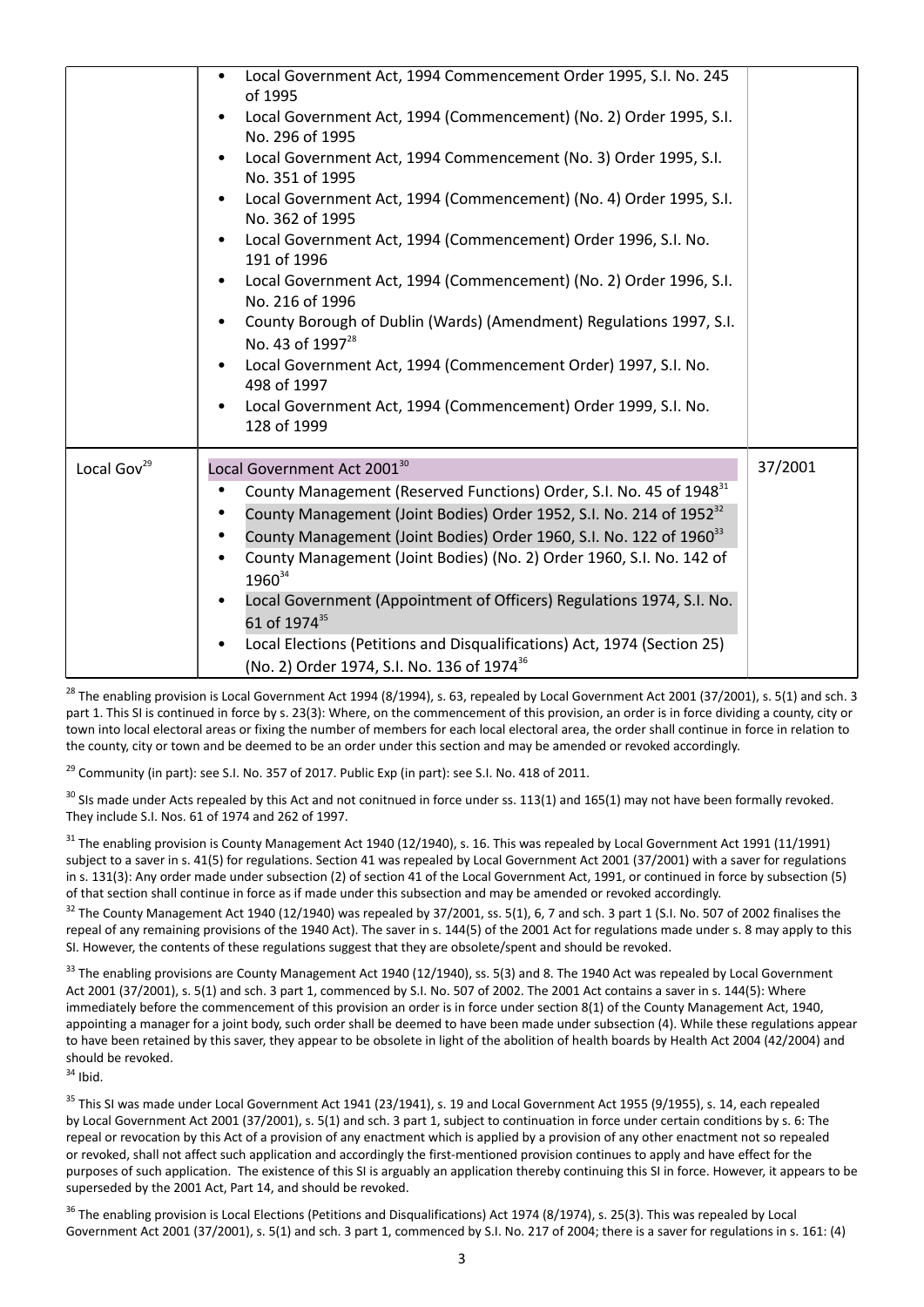| Local Elections (Petitions and Disqualifications) Act, 1974 (Section 25)                                             |
|----------------------------------------------------------------------------------------------------------------------|
| (No. 3) Order 1974, S.I. No. 137 of 1974 <sup>37</sup>                                                               |
| Local Government (Officers) Regulations 1983, S.I. No. 263 of 1983 <sup>38</sup>                                     |
| Waterford City Management (Reserved Functions) Order 1985, S.I. No.<br>422 of 1985 <sup>39</sup>                     |
| Dublin City Management (Reserved Functions) Order 1986, S.I. No. 14<br>$\bullet$<br>of 1986 <sup>40</sup>            |
| Cork and Limerick City Management (Reserved Functions) Order 1986,<br>$\bullet$<br>S.I. No. 43 of 1986 <sup>41</sup> |
| Urban District of Ennis (Alteration of Boundary) Order 1988, S.I. No.<br>339 of 1988 <sup>42</sup>                   |
| Local Government Act, 1991 (Reserved Functions) Order 1993, S.I. No.<br>$\bullet$<br>37 of 199343                    |
| Local Government (Boundaries) (Town Elections) Regulations 1994, S.I.<br>No. 114 of 1994 <sup>44</sup>               |
| Local Elections Regulations 1995, S.I. No. 297 of 1995 <sup>45</sup>                                                 |

Any order made under section 25 of the Local Elections (Petitions and Disqualifications) Act, 1974, and in force before the commencement of this provision shall, on and from such commencement, be deemed to have been made under subsection (1) (b) and may be amended or revoked accordingly. Although this provision was deleted by Electoral (Amendment) Act 2004 (15/2004), s. 34(c), commenced by S.I. No. 215 of 2004, this SI appears to remain in force.  $37$  Ihid.

<sup>38</sup> This SI was made under Local Government Act 1941 (23/1941), s. 19 and Local Government Act 1955 (9/1955), s. 14, each repealed by Local Government Act 2001 (37/2001), s. 5(1) and sch. 3 part 1, subject to continuation in force under certain conditions by s. 6: The repeal or revocation by this Act of a provision of any enactment which is applied by a provision of any other enactment not so repealed or revoked, shall not affect such application and accordingly the first-mentioned provision continues to apply and have effect for the purposes of such application. The existence of this SI is arguably an application thereby continuing this SI in force. However, it appears to be superseded by the 2001 Act, Part 14, and should be revoked.

<sup>39</sup> The enabling provision is Waterford City Management Act 1939 (25/1939), s. 11. This was repealed by the Local Government Act 1991 (11/1991) with a saver in s. 41(5) for regulations. Section 41 was repealed by Local Government Act 2001 (37/2001) subject to a saver for regulations in s. 131(3): Any order made under subsection (2) of section 41 of the Local Government Act, 1991, or continued in force by subsection (5) of that section shall continue in force as if made under this subsection and may be amended or revoked accordingly.

<sup>40</sup> The enabling provision is Local Government (Dublin) Act 1930 (27/1930), s. 51(2). This was repealed by the Local Government Act 1991 (11/1991); there is a saver in s. 41(5) for regulations. Section 41 was repealed by Local Government Act 2001 (37/2001) subject to a saver for regulations in s. 131: (3) Any order made under subsection (2) of section 41 of the Local Government Act, 1991, or continued in force by subsection (5) of that section shall continue in force as if made under this subsection and may be amended or revoked accordingly.

<sup>41</sup> The enabling provisions are Cork City Management Act, 1929 (1/1929), s. 8 and Limerick City Management Act 1934 (35/1934), s. 12. These were repealed by the Local Government Act 1991 (11/1991); there is a saver in section 41(5) for regulations. Section 41 was repealed by Local Government Act 2001 (37/2001) subject to a saver for regulations in s. 131(3): Any order made under subsection (2) of section 41 of the Local Government Act, 1991, or continued in force by subsection (5) of that section shall continue in force as if made under this subsection and may be amended or revoked accordingly.

 $42$  The enabling provision is Local Authorities (Miscellaneous Provisions) Act 1936 (55/1936), s. 10. This was repealed by Local Government Act 1991 (11/1991), s. 4, subject to a saver under s. 12(3). This section was repealed by the Local Government Act 1994 (8/1994), subject to a saver in that Act under s. 24(3). Section 24 is repealed by Local Government Act 2001 (37/2001), s. 5(1) and sch. 3 part 1, commenced by S.I. No. 37 of 2014. This SI is continued by s. 23(3): Where, on the commencement of this provision, an order is in force dividing a county, city or town into local electoral areas or fixing the number of members for each local electoral area, the order shall continue in force in relation to the county, city or town and be deemed to be an order under this section and may be amended or revoked accordingly.

This SI was also made under Local Government (Ireland) Act 1989 and the Local Government (Application of Enactments) Order 1898 (No. 1120) and schedule, art. 26. This was repealed by 8/1994, s. 4(1) and sch. 1 part 1.

 $43$  The enabling provision is Local Government Act 1991 (11/1991), s. 41(2); s. 41 was repealed by Local Government Act 2001 (37/2001) subject to a saver for regulations in s. 131(3): Any order made under subsection (2) of section 41 of the Local Government Act, 1991, or continued in force by subsection (5) of that section shall continue in force as if made under this subsection and may be amended or revoked accordingly.

<sup>44</sup> The enabling provisions are Local Government Act 1994 (8/1994), ss. 3 and 17(1), (2). Section 17 was repealed by Local Government Act 2001 (No. 37 of 2001), s. 5(1) and sch. 3 part 1, subject to a saver in s. 30(1): Subject to Part 8, regulations made under subsections (1) and (2) of section 17 of the Local Government Act, 1994 , with reference to the Third Schedule to that Act altering local authority boundaries for electoral purposes only shall continue in force, notwithstanding the repeal of those provisions by this Act.

<sup>45</sup> The enabling provision is Local Government Act 1994 (8/1994), s. 22, which was repealed by Local Government Act (37/2001), s. 5(1) and sch. 3 part 1 subject to a saver for regulations in s. 27(4): Regulations made under section 22 of the Local Government Act, 1994, and in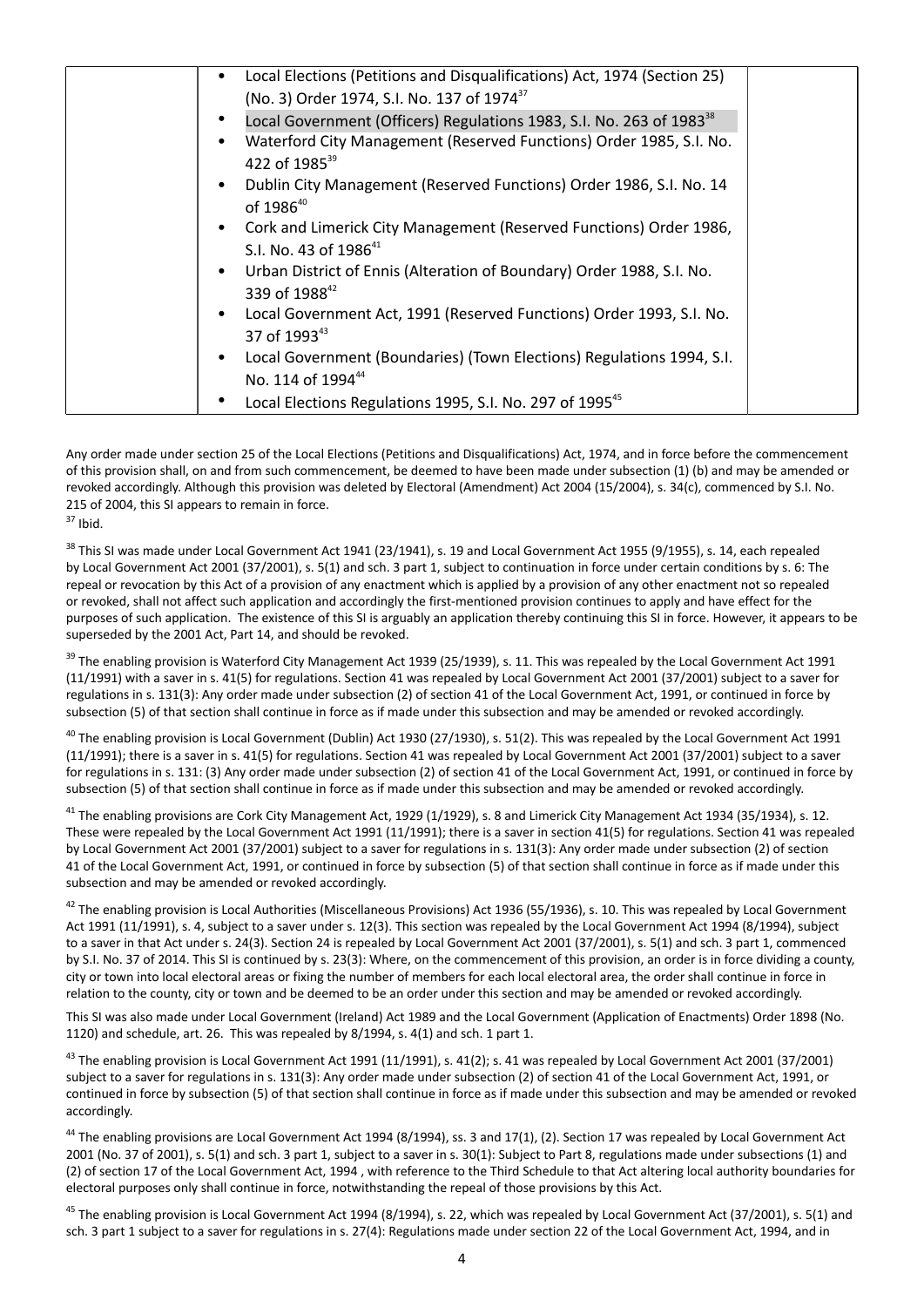| Local Government (Appointment of Officers) (Amendment) Regulation<br>$\bullet$                             |  |
|------------------------------------------------------------------------------------------------------------|--|
| 1997, S.I. No. 262 of 1997 <sup>46</sup><br>Local Government Act, 2001 (Commencement) Order 2001, S.I. No. |  |
| 458 of 2001                                                                                                |  |
| Local Government Act, 2001 (Commencement) (No. 2) Order 2001, S.I.<br>$\bullet$                            |  |
| No. 551 of 2001                                                                                            |  |
| Local Government Act, 2001 (Commencement) (No. 3) Order 2001, S.I.                                         |  |
| No. 588 of 2001<br>Local Government Act, 2001 (County and City Development Boards)<br>$\bullet$            |  |
| Order 2001, S.I. No. 589 of 2001 <sup>47</sup>                                                             |  |
| Local Government Act, 2001 (Supplementary Provisions) Regulations<br>$\bullet$                             |  |
| 2001, S.I. No. 590 of 2001                                                                                 |  |
| Local Government Act, 2001 (Establishment Day) Order 2001, S.I. No.                                        |  |
| 591 of 2001<br>Local Government Act, 2001 (Commencement) Order 2002, S.I. No. 65                           |  |
| of 2002                                                                                                    |  |
| Local Government Act, 2001 (Meetings) Regulations 2002, S.I. No. 66                                        |  |
| of 2002                                                                                                    |  |
| Local Government Act, 2001 (Commencement) (No. 2) Order 2002, S.I.<br>No. 213 of 2002                      |  |
| Local Government Act, 2001 (County Tipperary Joint Libraries                                               |  |
| Committee) Regulations 2002, S.I. No. 214 of 2002                                                          |  |
| Local Government Act, 2001 (Commencement) (No. 3) Order 2002, S.I.                                         |  |
| No. 218 of 2002                                                                                            |  |
| Local Government Act, 2001 (Commencement) (No. 4) Order 2002, S.I.<br>No. 250 of 2002                      |  |
| Local Authority Members (Gratuity) Regulations 2002, S.I. No. 281 of                                       |  |
| 2002                                                                                                       |  |
| Local Authority Members (Gratuity) (Amendment) Regulations 2002,                                           |  |
| S.I. No. 378 of 2002                                                                                       |  |
| Local Government Act, 2001 (Commencement) (No. 5) Order 2002, S.I.<br>$\bullet$<br>No. 507 of 2002         |  |
| Local Government Act, 2001 (Section 231) Order 2002, S.I. No. 531 of                                       |  |
| 2002                                                                                                       |  |
| Local Government Act, 2001 (Section 237A) Regulations 2003, S.I. No.                                       |  |
| 274 of 2003<br>Local Authority Members (Gratuity) (Amendment) Regulations 2003,                            |  |
| S.I. No. 302 of 2003                                                                                       |  |
| Local Government Act 2001 (Section 161) Order 2004, S.I. No. 216 of                                        |  |
| 2004                                                                                                       |  |
| Local Government Act 2001 (Commencement) Order 2004, S.I. No. 217                                          |  |
| of 2004<br>Local Government Act, 2001 (Commencement) Order 2006, S.I. No.                                  |  |
| 361 of 2006                                                                                                |  |
| Local Government Act, 2001 (Bye-Laws) Regulations 2006, S.I. No. 362                                       |  |
| of 2006                                                                                                    |  |

force at the commencement of this provision shall continue in force and have effect as if made under this section and may be amended or revoked accordingly.

<sup>46</sup> This SI was made under Local Government Act 1941 (23/1941), s. 19, Local Government Act 1955 (9/1955), s. 14, and Local Government Act 1994 (8/1994), s. 48, each repealed by Local Government Act 2001 (37/2001), s. 5(1) and sch. 3 part 1, subject to continuation in force under certain conditions by s. 6: The repeal or revocation by this Act of a provision of any enactment which is applied by a provision of any other enactment not so repealed or revoked, shall not affect such application and accordingly the first-mentioned provision continues to apply and have effect for the purposes of such application. The existence of this SI is arguably an application thereby continuing this SI in force. However, it appears to be superseded by the 2001 Act, Part 14, and should be revoked. It amends S.I. No. 61 of 1974, to which the same considerations apply.

<sup>47</sup> The enabling provision is Local Government Act 2001 (37/2001), s. 129, which was deleted (1.06.2014) by Local Government Reform Act 2014 (1/2014), s. 5(1) and sch. 1 part 1 ref. 77. This SI has therefore ceased to have effect and should be revoked.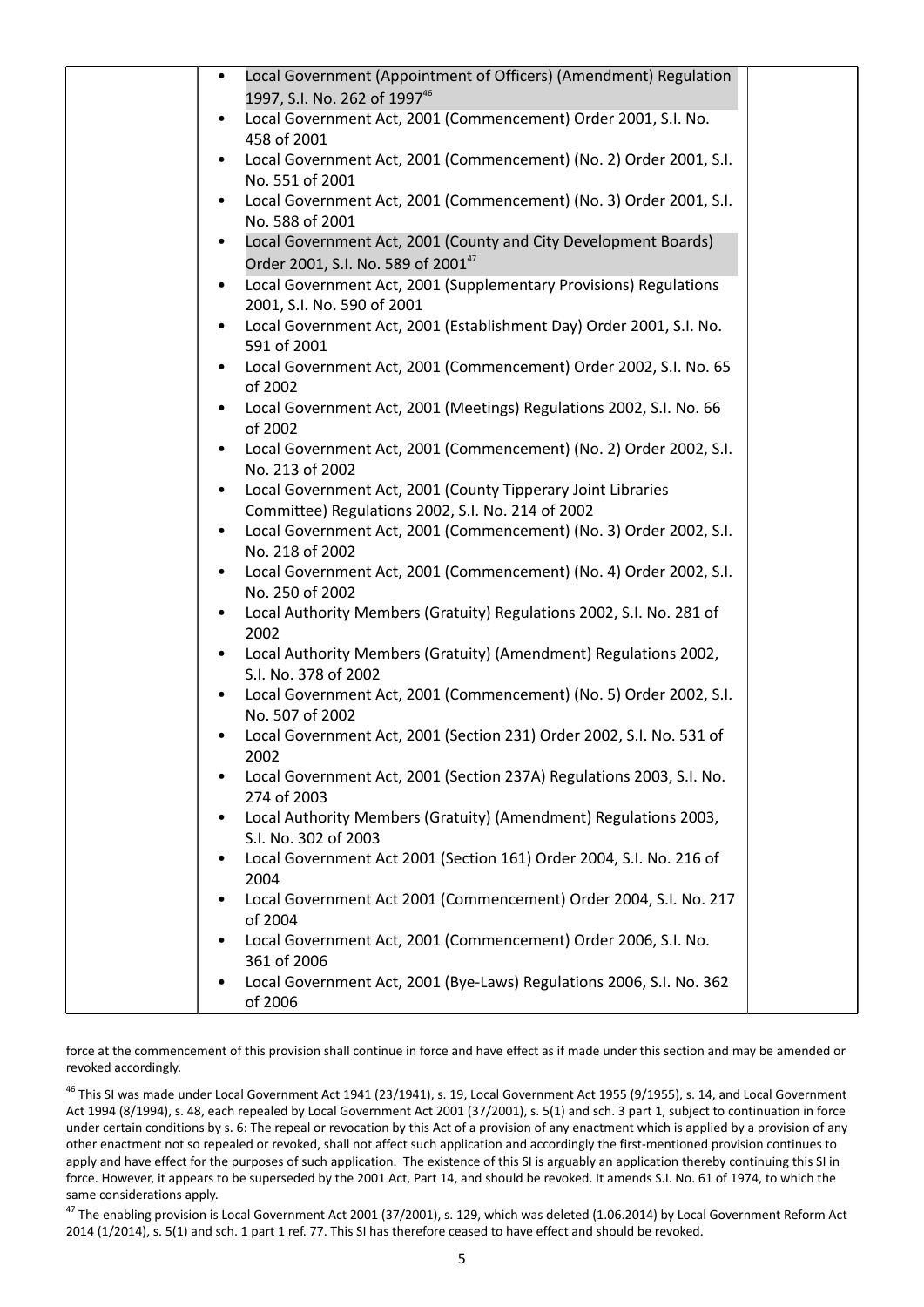| Local Authority Members (Gratuity) (Amendment) Regulations 2006,<br>S.I. No. 674 of 2006 |  |
|------------------------------------------------------------------------------------------|--|
| Local Government (Business Improvement Districts Ratepayer                               |  |
| Plebiscite) Regulations 2007, S.I. No. 166 of 2007                                       |  |
| Borough of Drogheda Local Electoral Areas Order 2008, S.I. No. 433 of                    |  |
| 200848                                                                                   |  |
| Local Government (Financial Procedures and Audit) Regulations 2002                       |  |
| (Amendment) Order 2008, S.I. No. 467 of 2008                                             |  |
| Copyright and Related Rights (Public Lending Remuneration Scheme)<br>$\bullet$           |  |
| Regulations 2008, S.I. No. 597 of 2008 <sup>49</sup>                                     |  |
| Borough of Sligo Local Electoral Areas Order 2009, S.I. No. 48 of 2009 <sup>50</sup>     |  |
| Town of Dundalk Local Electoral Areas Order 2009, S.I. No. 49 of 2009 <sup>51</sup>      |  |
| Town of Bray Local Electoral Areas Order 2009, S.I. No. 50 of 2009 <sup>52</sup>         |  |
| Local Government Act 2001 (Commencement) Order 2011, S.I. No. 447                        |  |
| of 2011                                                                                  |  |
| Local Government (Tenure of Office of Managers) Regulations 2012,                        |  |
| S.I. No. 50 of 2012 <sup>53</sup>                                                        |  |
| Local Government Act 2001 (Specified Council) (Limerick) Order 2012,                     |  |
| S.I. No. 271 of 2012                                                                     |  |
| Local Government Act 2001 (Appointment of Manager) (Tipperary)                           |  |
| Order 2013, S.I. No. 429 of 2013                                                         |  |
| Local Government Act 2001 (Specified Council) (Tipperary) Order 2013,                    |  |
| S.I. No. 430 of 2013                                                                     |  |
| Local Government Act 2001 (Commencement) Order 2013, S.I. No. 446                        |  |
| of 2013                                                                                  |  |
| Local Government Act 2001(section 230) Order 2013, S.I. No. 447 of<br>2013               |  |
| Local Government (Tenure of Office of Managers) Regulations 2013,<br>$\bullet$           |  |
| S.I. No. 455 of 2013                                                                     |  |
| Local Government (Audit Fees) Regulations 2013, S.I. No. 456 of 2013                     |  |
| Local Government (Prescribed Bodies) Regulations 2013, S.I. No. 457 of                   |  |
| 2013                                                                                     |  |
| Local Government Act 2001 (Specified Council) (Waterford) Order                          |  |
| 2013, S.I. No. 582 of 2013                                                               |  |
| Local Government Act 2001 (Appointment of Manager) (Waterford)                           |  |
| Order 2013, S.I. No. 583 of 2013                                                         |  |
| Local Government (Financial Procedures and Audit) (Amendment)                            |  |
| Regulations 2014, S.I. No. 8 of 2014 <sup>54</sup>                                       |  |
| Local Government Act 2001 (Commencement of Certain Provisions)                           |  |
| Order 2014, S.I. No. 37 of 2014                                                          |  |
| Local Government (Financial and Audit Procedures) Regulations 2014,                      |  |
| S.I. No. 226 of 2014                                                                     |  |
| Local Government (Performance of Reserved Functions in Respect of                        |  |
| Municipal District Members) Regulations 2014, S.I. No. 231 of 2014                       |  |

 $48$  Ibid.

<sup>49</sup> This SI may be the responsibility of the Department of Housing, Planning and Local Government.

<sup>50</sup> The enabling provisions are Local Government Act 1994 (8/1994), ss. 3 and 24, repealed by Local Government Act 2001 (37/2001), s. 5(2) and sch. 3 part 2, subject to continuation in force by s. 23(3): Where, on the commencement of this provision, an order is in force dividing a county, city or town into local electoral areas or fixing the number of members for each local electoral area, the order shall continue in force in relation to the county, city or town and be deemed to be an order under this section and may be amended or revoked accordingly.

 $51$  Ibid.

 $52$  Ibid.

53 This SI is obsolete/spent from 28 February 2012 and should be revoked.

<sup>54</sup> The only effect of this SI was to amend S.I. No. 508 of 2002 and on the revocation of that SI by S.I. No. 226 of 2014 it ceased to have effect. It should be revoked.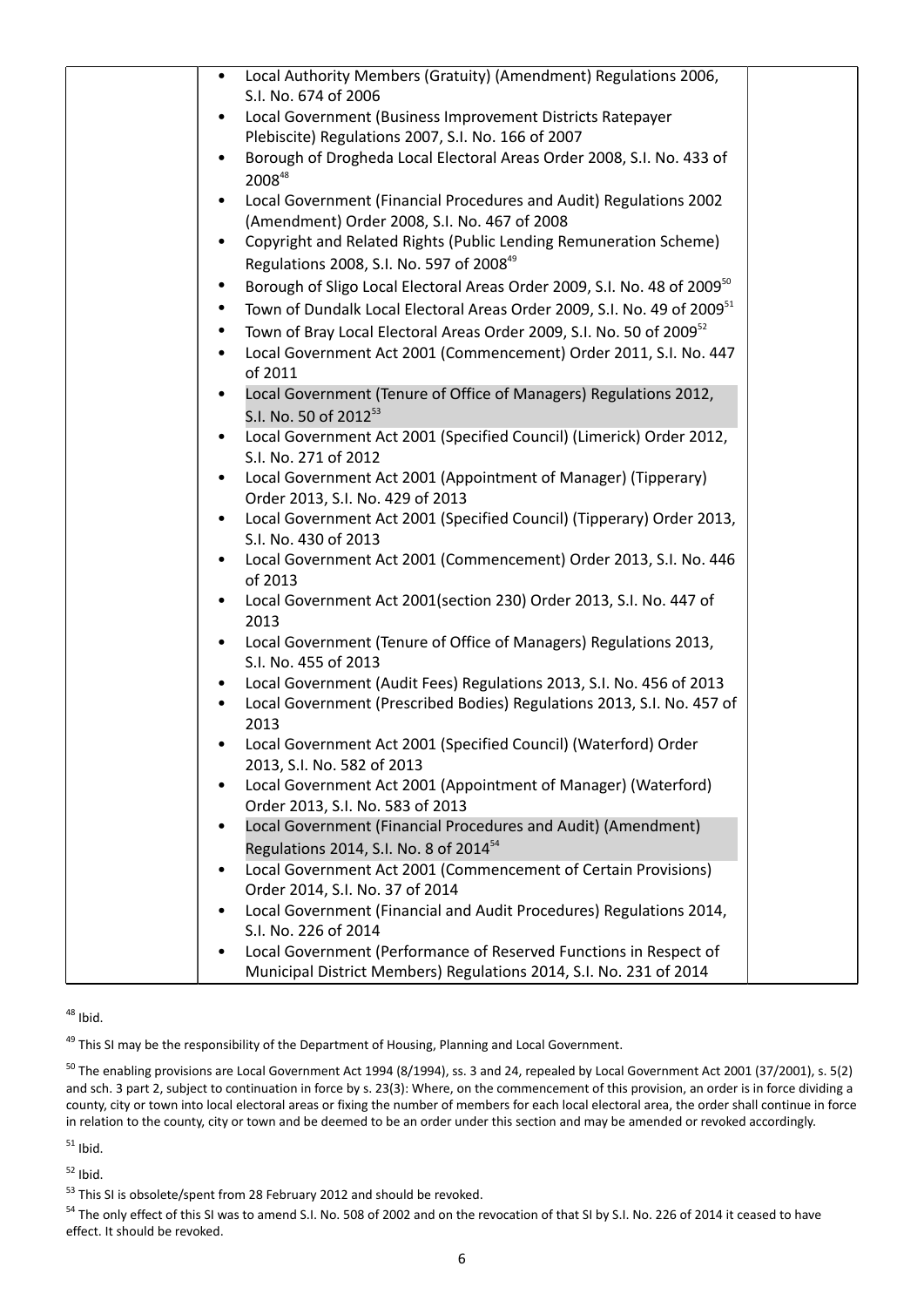| Local Community Development Committee (Section 128E) Regulations                                              |  |
|---------------------------------------------------------------------------------------------------------------|--|
| 2014, S.I. No. 234 of 2014 <sup>55</sup>                                                                      |  |
| Local Government (Expenses of Local Authority Members) Regulations<br>2014, S.I. No. 236 of 2014              |  |
| National Oversight and Audit Commission (Establishment) Order 2014,                                           |  |
| S.I. No. 297 of 2014                                                                                          |  |
| National Oversight and Audit Commission (Number of Members) Order                                             |  |
| 2014, S.I. No. 298 of 2014                                                                                    |  |
| Local Community Development Committee (Section 128E)<br>٠                                                     |  |
| (Amendment) (No. 1) Regulations 2014, S.I. No. 314 of 2014 <sup>56</sup>                                      |  |
| Local Government Act 2001 (Section 231) Order 2014, S.I. No. 478 of<br>2014                                   |  |
| Local Government Act 1991 (Regional Assemblies) (Establishment)<br>$\bullet$                                  |  |
| Order 2014, S.I. No. 573 of 2014 <sup>57</sup>                                                                |  |
| Local Government (Appointment of Chief Executive) Regulations 2014,<br>S.I. No. 589 of 2014                   |  |
| Local Government Act 2001 (Part 15) Regulations 2015, S.I. No. 29 of                                          |  |
| 2015                                                                                                          |  |
| Local Government Act 1991 (Regional Assemblies) (Establishment)<br>٠                                          |  |
| (Amendment) Order 2015, S.I. No. 62 of 2015 <sup>58</sup>                                                     |  |
| Local Government (Audit Fees) Regulations 2015, S.I. No. 109 of 2015                                          |  |
| Local Government (Financial and Audit Procedures) (Amendment)                                                 |  |
| Regulations 2015, S.I. No. 363 of 2015 <sup>59</sup>                                                          |  |
| Local Government (Prescribed Bodies) Regulations 2015, S.I. No. 446 of<br>2015                                |  |
| Local Government (Audit Fees) (Amendment) Regulations 2015, S.I.                                              |  |
| No. 447 of 2015                                                                                               |  |
| National Oversight and Audit Commission (Number of Members) Order                                             |  |
| 2016, S.I. No. 536 of 2016                                                                                    |  |
| County of Wicklow Local Electoral Areas and Municipal Districts<br>(Amendment) Order 2019, S.I. No. 7 of 2019 |  |
| County of Louth Local Electoral Areas and Municipal Districts<br>$\bullet$                                    |  |
| (Amendment) Order 2019, S.I. No. 6 of 2019                                                                    |  |
| County of Meath Local Electoral Areas and Municipal Districts                                                 |  |
| (Amendment) Order 2019, S.I. No. 8 of 2019                                                                    |  |
| County of Louth Local Electoral Areas and Municipal Districts Order                                           |  |
| 2018, S.I. No. 626 of 2018                                                                                    |  |
| County of Longford Local Electoral Areas and Municipal Districts Order<br>2018, S.I. No. 625 of 2018          |  |
| City and County of Limerick Local Electoral Areas and Municipal                                               |  |
| Districts Order 2018, S.I. No. 624 of 2018                                                                    |  |
| County of Leitrim Local Electoral Areas and Municipal Districts Order<br>٠                                    |  |
| 2018, S.I. No. 623 of 2018                                                                                    |  |
| County of Monaghan Local Electoral Areas and Municipal Districts<br>$\bullet$                                 |  |
| Order 2018, S.I. No. 629 of 2018<br>County of Meath Local Electoral Areas and Municipal Districts Order       |  |
| 2018, S.I. No. 628 of 2018                                                                                    |  |
| County of Mayo Local Electoral Areas and Municipal Districts Order                                            |  |
| 2018, S.I. No. 627 of 2018                                                                                    |  |

<sup>55</sup> Community: see S.I. No. 357 of 2017.

<sup>56</sup> Community: see S.I. No. 357 of 2017.

<sup>57</sup> Also made and listed under Local Government Act 1991 (11/1991) and Local Government Reform Act 2014 (1/2014).

 $^{58}$  Also made and listed under Local Government Act 1991 (11/1991) and Local Government Reform Act 2014 (1/2014).  $^{59}$  SI made under more than one Act, also made under 27/1930, 5/1941 and 24/1946.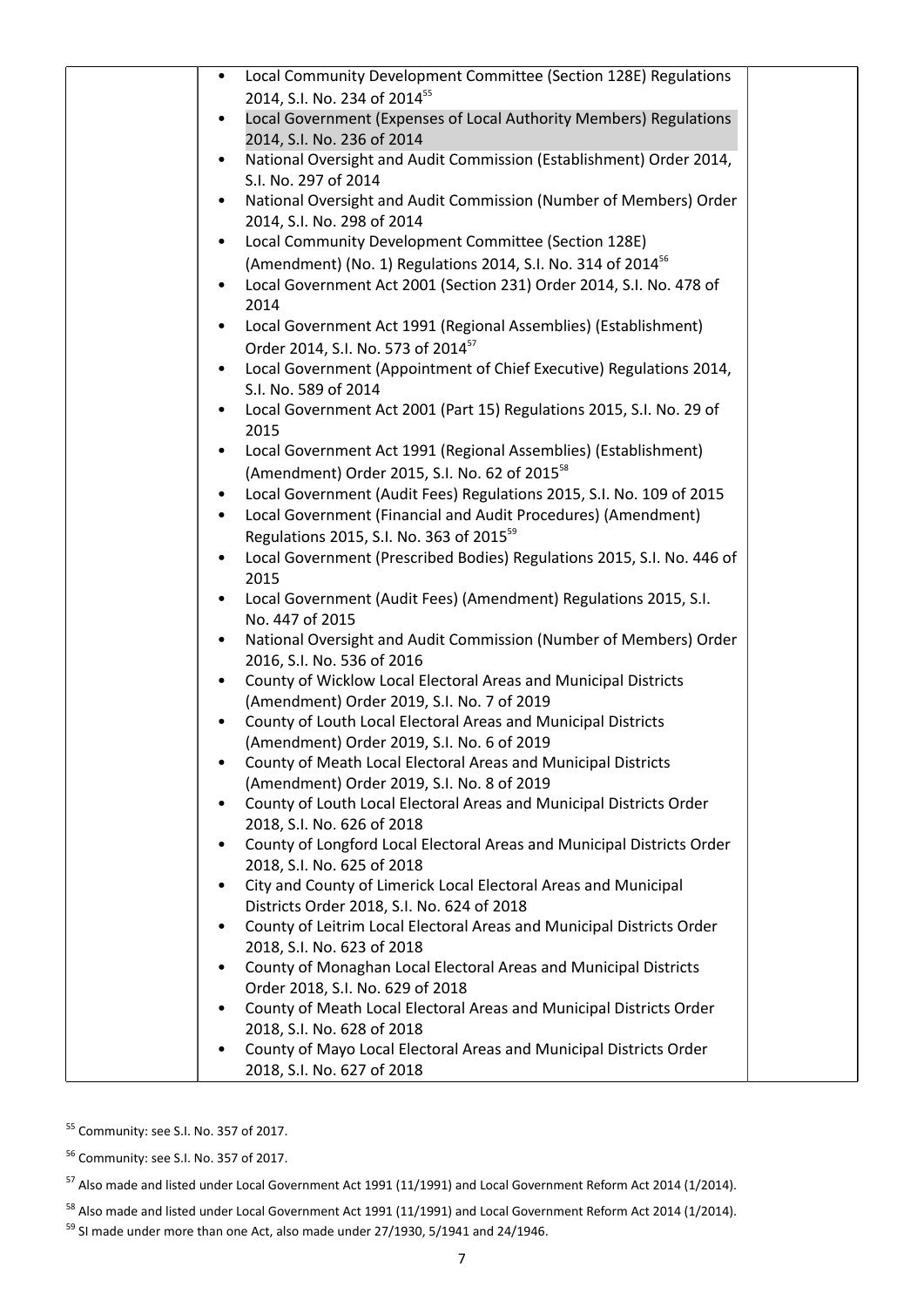|           | County of Laois Local Electoral Areas and Municipal Districts Order<br>$\bullet$<br>2018, S.I. No. 622 of 2018<br>County of Kilkenny Local Electoral Areas and Municipal Districts Order<br>$\bullet$<br>2018, S.I. No. 621 of 2018<br>County of Kildare Local Electoral Areas and Municipal Districts Order<br>$\bullet$ |        |
|-----------|---------------------------------------------------------------------------------------------------------------------------------------------------------------------------------------------------------------------------------------------------------------------------------------------------------------------------|--------|
|           | 2018, S.I. No. 620 of 2018<br>County of Dun Laoghaire-Rathdown Local Electoral Areas Order 2018,<br>$\bullet$                                                                                                                                                                                                             |        |
|           | S.I. No. 615 of 2018                                                                                                                                                                                                                                                                                                      |        |
|           | City of Dublin Local Electoral Areas Order 2018, S.I. No. 614 of 2018<br>$\bullet$<br>County of Donegal Local Electoral Areas and Municipal Districts Order<br>$\bullet$                                                                                                                                                  |        |
|           | 2018, S.I. No. 613 of 2018                                                                                                                                                                                                                                                                                                |        |
|           | County of Clare Local Electoral Areas and Municipal Districts Order<br>$\bullet$<br>2018, S.I. No. 612 of 2018                                                                                                                                                                                                            |        |
|           | County of Kerry Local Electoral Areas and Municipal Districts Order<br>$\bullet$                                                                                                                                                                                                                                          |        |
|           | 2018, S.I. No. 619 of 2018                                                                                                                                                                                                                                                                                                |        |
|           | County of Galway Local Electoral Areas and Municipal Districts Order<br>$\bullet$<br>2018, S.I. No. 618 of 2018                                                                                                                                                                                                           |        |
|           | City of Galway Local Electoral Areas Order 2018, S.I. No. 617 of 2018<br>$\bullet$                                                                                                                                                                                                                                        |        |
|           | County of Fingal Local Electoral Areas Order 2018, S.I. No. 616 of 2018<br>$\bullet$<br>County of Cavan Local Electoral Areas and Municipal Districts Order<br>$\bullet$                                                                                                                                                  |        |
|           | 2018, S.I. No. 611 of 2018                                                                                                                                                                                                                                                                                                |        |
|           | County of Carlow Local Electoral Areas and Municipal Districts Order<br>$\bullet$<br>2018, S.I. No. 610 of 2018                                                                                                                                                                                                           |        |
|           | County of Wexford Local Electoral Areas and Municipal Districts Order<br>$\bullet$<br>2018, S.I. No. 637 of 2018                                                                                                                                                                                                          |        |
|           | County of Westmeath Local Electoral Areas and Municipal Districts<br>$\bullet$<br>Order 2018, S.I. No. 636 of 2018                                                                                                                                                                                                        |        |
|           | City and County of Waterford Local Electoral Areas and Municipal<br>$\bullet$<br>Districts Order 2018, S.I. No. 635 of 2018                                                                                                                                                                                               |        |
|           | County of Tipperary Local Electoral Areas and Municipal Districts Order<br>$\bullet$<br>2018, S.I. No. 634 of 2018                                                                                                                                                                                                        |        |
|           | County of Wicklow Local Electoral Areas and Municipal Districts Order<br>$\bullet$                                                                                                                                                                                                                                        |        |
|           | 2018, S.I. No. 638 of 2018<br>County of South Dublin Local Electoral Areas Order 2018, S.I. No. 633                                                                                                                                                                                                                       |        |
|           | of 2018<br>County of Sligo Local Electoral Areas and Municipal Districts Order<br>$\bullet$                                                                                                                                                                                                                               |        |
|           | 2018, S.I. No. 632 of 2018<br>County of Roscommon Local Electoral Areas and Municipal Districts<br>$\bullet$                                                                                                                                                                                                              |        |
|           | Order 2018, S.I. No. 631 of 2018                                                                                                                                                                                                                                                                                          |        |
|           | County of Offaly Local Electoral Areas and Municipal Districts Order<br>$\bullet$<br>2018, S.I. No. 630 of 2018                                                                                                                                                                                                           |        |
|           | National Oversight and Audit Commission (Number of Members) Order<br>$\bullet$<br>2018, S.I. No. 442 of 2018                                                                                                                                                                                                              |        |
|           | County Of Cork Local Electoral Areas And Municipal Districts Order<br>$\bullet$<br>2019, S.I. No. 28 of 2019                                                                                                                                                                                                              |        |
|           | City Of Cork Local Electoral Areas Order 2019, S.I. No. 27 of 2019<br>$\bullet$                                                                                                                                                                                                                                           |        |
|           | County Of Tipperary Local Electoral Areas And Municipal Districts<br>$\bullet$                                                                                                                                                                                                                                            |        |
|           | (Amendment) Order 2019, S.I. No. 156 of 2019                                                                                                                                                                                                                                                                              |        |
|           | County Of Kerry Local Electoral Areas And Municipal Districts<br>$\bullet$<br>(Amendment) Order 2019, S.I. No. 157 of 2019                                                                                                                                                                                                |        |
|           | Local Government (Remuneration of Local Authority Members)<br>$\bullet$                                                                                                                                                                                                                                                   |        |
|           | Regulations 2021, S.I. No. 312 of 2021                                                                                                                                                                                                                                                                                    |        |
|           | Local Government (Expenses of Local Authority Members) Regulations<br>$\bullet$<br>2021, S.I. No. 313 of 2021                                                                                                                                                                                                             |        |
| Local Gov | Local Government Act 2003                                                                                                                                                                                                                                                                                                 | 8/2003 |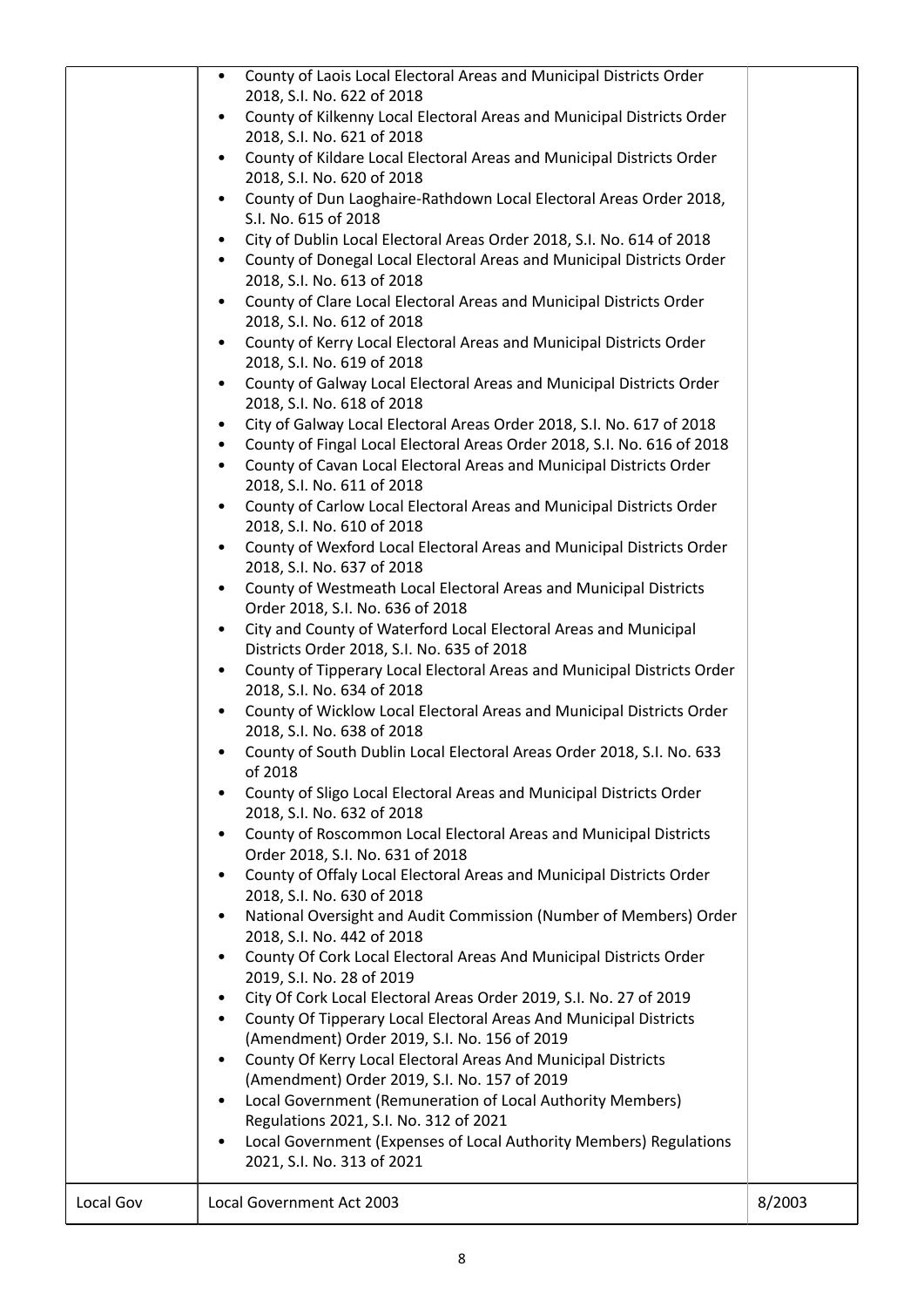| Local Gov | Local Government (No. 2) Act 2003                                                                                                                                                                                                                                                                                                                                                                                                                                                                                                                                                                                                                                                                                                                                                                                                                                                                                                                                                                                                                                                                                                                                                                                                                                                                                                                                                                                                                                           | 17/2003                 |
|-----------|-----------------------------------------------------------------------------------------------------------------------------------------------------------------------------------------------------------------------------------------------------------------------------------------------------------------------------------------------------------------------------------------------------------------------------------------------------------------------------------------------------------------------------------------------------------------------------------------------------------------------------------------------------------------------------------------------------------------------------------------------------------------------------------------------------------------------------------------------------------------------------------------------------------------------------------------------------------------------------------------------------------------------------------------------------------------------------------------------------------------------------------------------------------------------------------------------------------------------------------------------------------------------------------------------------------------------------------------------------------------------------------------------------------------------------------------------------------------------------|-------------------------|
| Local Gov | Local Government Reform Act 2014 <sup>60</sup><br>Local Government Reform Act 2014 (Commencement of Certain<br>Provisions) Order 2014, S.I. No. 38 of 2014<br>Local Government Reform Act 2014 (Commencement of Certain<br>Provisions) (No. 2) Order 2014, S.I. No. 146 of 2014<br>Local Government Reform Act 2014 (Commencement of Certain<br>$\bullet$<br>Provisions) (No. 3) Order 2014, S.I. No. 214 of 2014<br>Local Government Reform Act 2014 (2014 Establishment Day) Order<br>2014, S.I. No. 215 of 2014<br>Local Government Reform Act 2014 (Transfer Date) Order 2014, S.I. No.<br>216 of 2014<br>Local Government (Application of Certain Provisions of the Local<br>Government Act 2001 to Municipal District Members) Regulations<br>2014, S.I. No. 230 of 2014<br>Local Government Reform Act 2014 (Dissolution of the County<br>Tipperary Joint Libraries Committee and Transfer of Assets and<br>Liabilities) Order 2014, S.I. No. 232 of 2014<br>County and City Development Boards Dissolution Order 2014, S.I. No.<br>233 of 2014<br>Local Government (Audit Committee) Regulations 2014, S.I. No. 244 of<br>2014<br>Local Government Act 1991 (Regional Assemblies) (Establishment)<br>Order 2014, S.I. No. 573 of 2014 <sup>61</sup><br>Local Government Act 1991 (Regional Assemblies) (Establishment)<br>(Amendment) Order 2015, S.I. No. 62 of 2015 <sup>62</sup><br>Local Government Reform Act 2014 (Rates) Order 2017, S.I. No. 484 of<br>2017 | 1/2014                  |
| Local Gov | Public Health (Ireland) Act 1896<br>Public Health (Ireland) Act, 1878 (Section 103) County Health District<br>of Galway Order 1953, S.I. No. 203 of 1953 <sup>63</sup><br>Public Health (Ireland) Act, 1878 (Section 103) (County Health District<br>of Kildare) Order 1954, S.I. No. 216 of 1954 <sup>64</sup><br>Public Health (Ireland) Act, 1878 (Section 128, 129 and 130) (County<br>٠<br>Health District of Cork) Order 1958, S.I. No. 211 of 1958 <sup>65</sup><br>Public Health (Ireland) Act, 1878 (Section 103) County Health District<br>of Limerick Order 1964, S.I. No. 13 of 1964 <sup>66</sup><br>Public Health (Ireland) Act, 1878 (Section 52) (County Health District of<br>Dublin) Order 1967, S.I. No. 83 of 1967 <sup>67</sup><br>Public Health (Ireland) Act 1878 (Section 54) (County Health District of<br>Dublin) Order 1970, S.I. No. 310 of 1970 <sup>68</sup>                                                                                                                                                                                                                                                                                                                                                                                                                                                                                                                                                                                  | 59 & 60<br>Vict., c. 54 |

 $^{60}$  Repealed Limerick City Management Act 1934 (35/1934) and Waterford City Management Act 1939 (25/1939).

 $61$  Also made and listed under Local Government Act 1991 (11/1991) and Local Government Act 2001 (37/2001).

 $62$  Also made under Local Government Act 1991 (11/1991) and Local Government Act 2001 (37/2001).

 $63$  This SI appears to be obsolete following repeal of Public Health (Ireland) Act 1878, s. 103, and should be revoked.  $64$  Ibid.

<sup>65</sup> The enabling provision, Public Health (Ireland) Act 1878, s. 1 remains in force. The SI refers to powers of enforcement assigned to Cork County Council under the sections listed in the title. Sections 128 and 129 are repealed but s. 130 (Duty of urban authority to complain to justice of nuisance arising from offensive trade) remains in force. It is likely be obsolete and if so, should be revoked.

<sup>66</sup> This SI appears to be obsolete following repeal of Public Health (Ireland) Act 1878, s. 103, and should be revoked.

 $67$  This SI appears to be obsolete following repeal of Public Health (Ireland) Act 1878, s. 52, and should be revoked.

<sup>68</sup> This SI appears to be obsolete following repeal of Public Health (Ireland) Act 1878, s. 54, and should be revoked.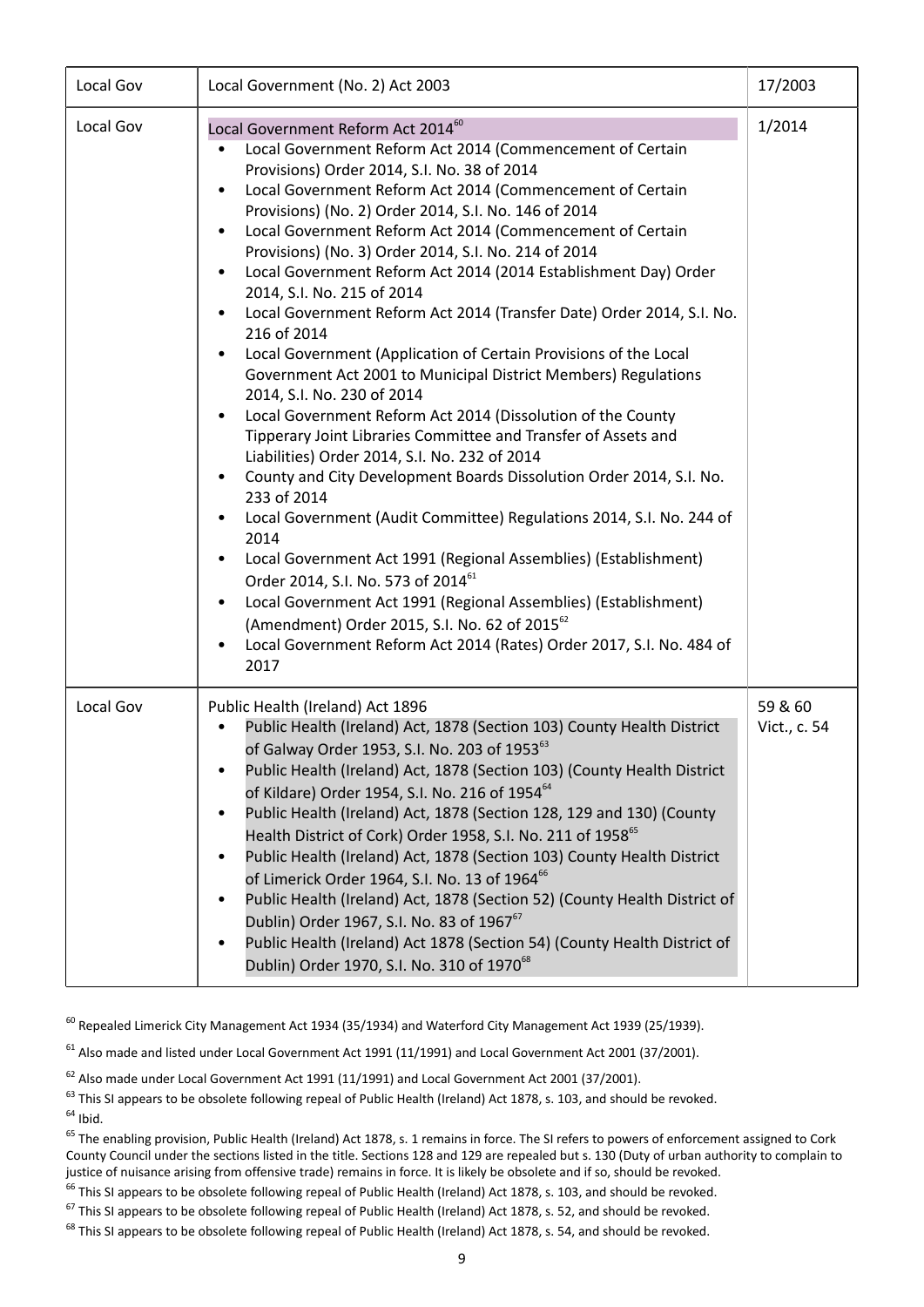| Local Gov | Public Health Acts Amendment Act 1907 <sup>69</sup><br>Public Health Acts Amendment Act, 1907 (Application of Part VII to<br>County Health District of Waterford) Order 1952, S.I. No. 125 of 1952 <sup>70</sup><br>Public Health Acts Amendment Act, 1907 (Application of Section 82 to<br>County Health District of Kerry) Order 1959, S.I. No. 182 of 1959 <sup>71</sup><br>Public Health Acts Amendment Act, 1907 (Application of Section 82 to<br>County Health Districts of South Cork and West Cork) Order 1968, S.I.<br>No. 82 of 196872<br>Public Health Acts Amendment Act, 1907 (Application of Section 82 to<br>County Health District of Sligo) Order 1981, S.I. No. 327 of 1981 <sup>73</sup><br>Public Health Acts Amendment Act, 1907 (Application of Section 82 to<br>County Health District of Meath) Order 1984, S.I. No. 132 of 1984 <sup>74</sup> | 7 Edw. 7, c.<br>53 |
|-----------|------------------------------------------------------------------------------------------------------------------------------------------------------------------------------------------------------------------------------------------------------------------------------------------------------------------------------------------------------------------------------------------------------------------------------------------------------------------------------------------------------------------------------------------------------------------------------------------------------------------------------------------------------------------------------------------------------------------------------------------------------------------------------------------------------------------------------------------------------------------------|--------------------|
| Local Gov | Local Government Act 1925 <sup>75</sup>                                                                                                                                                                                                                                                                                                                                                                                                                                                                                                                                                                                                                                                                                                                                                                                                                                | 5/1925             |
| Local Gov | Local Government Act 1927 <sup>76</sup>                                                                                                                                                                                                                                                                                                                                                                                                                                                                                                                                                                                                                                                                                                                                                                                                                                | 3/1927             |
| Local Gov | Local Authorities (Miscellaneous Provisions) Act 1936                                                                                                                                                                                                                                                                                                                                                                                                                                                                                                                                                                                                                                                                                                                                                                                                                  | 55/1936            |
| Local Gov | Local Government Act 1941 <sup>77</sup><br>Local Offices and Employments (Amendment) Order 1936 [Vol. XV p.<br>913], S.R.& O. No. 136 of 1936 <sup>78</sup><br>Local Offices and Employments (Amendment) Order 1940 [Vol. XXX p.<br>1211], S.R.& O. No. 98 of 1940 <sup>79</sup><br>Local Offices and Employments (Amendment) Order 1941 [Vol. XXX p.<br>1215], S.R.& O. No. 260 of 1941<br>Local Government Act, 1941 (Date of Commencement) No. 1 Order<br>1941, S.R.& O. No. 474 of 1941<br>Local Government Act, 1941 (Date of Commencement), No. 2 Order<br>1942, S.R.& O. No. 303 of 1942<br>Local Government Act, 1941 (Date of Commencement) No. 3 Order<br>1942, S.R.& O. No. 357 of 1942<br>Dublin County Council (University College, Dublin, Elections) Order<br>1943 [Vol. XXX p. 951], S.R.& O. No. 430 of 1943                                          | 23/1941            |

 $69$  The remaining provisions of this Act appear to be obsolete.

 $70$  A specific enabling provision is not listed. Later SIs with similar titles are enabled by s. 3 which is still in force. Only ss. 79 and 81 of Part VII remain in force to be applied by the SI (Dangerous riding and driving, Extending definition of public place and street for certain purposes). The SI appears to have been superseded by the Road Traffic and other legislation and should be revoked.

 $^{71}$  Section 82 (Byelaws as to sea-shore) was repealed by Local Government Act 1994 (8/1994), s. 4(1) and sch. 1 part 1, commenced by S.I. No. 364 of 1995. This SI is obsolete and should be revoked.

 $72$  Ibid.

 $73$  Ibid.

 $74$  Ihid.

<sup>75</sup> Notice of Rates Order 1928 [Vol. XIV p. 1299] S.R.& O. No. 15 of 1928 appears to be made under s. 86 of this Act, repealed by Local Government Act 2001 (37/2001), s. 5(1) and sch. 3 part 1. As such this SI has ceased to be in effect, but should be revoked for avoidance of doubt.

 $76$  This Act has almost no provisions left in force.

<sup>77</sup> Constitution of Urban Authorities Order 1942 [Vol. XXX p. 947] S.R.& O. No. 272 of 1942 was made under s. 34 of this Act, repealed by Local Government Act 2001 (37/2001), s. 5(1) and sch. 3 part 1. As such this SI has ceased to be in effect, but should be revoked for avoidance of doubt.

<sup>78</sup> The enabling provision is Local Government (Temporary Provisions) Act 1923 (9/1923), s. 15. This was repealed by section 5 of the Local Government Act 1941 (23/1941), s. 5, subject to a saver for regulations under s. 9(3): Every order in force immediately before the commencement of this section whereby an office is prescribed by the Minister to be an office to which section 15 of the Act of 1923 applies shall, upon and after such commencement, be deemed to be a declaration made by the appropriate Minister under this section declaring such office to be a major office and to be capable of being revoked or amended accordingly. Section 9(3) of the 1941 Act was subsequently repealed subject to a saver by Local Government Act 2001 (37/2001), ss. 5(1), 6 and sch. 3 part 1.  $79$  Ibid.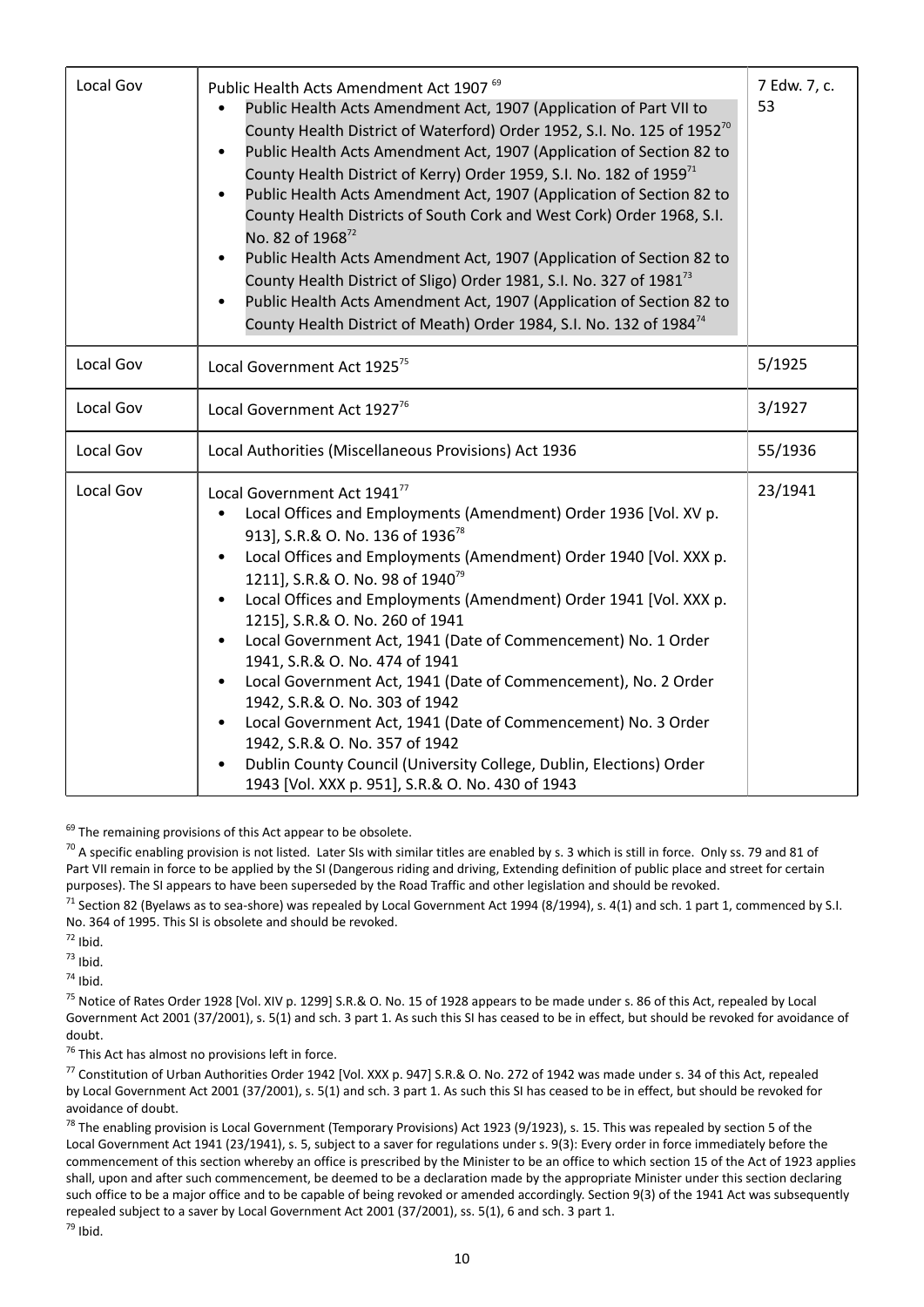|           | Dublin Fever Hospital Act, 1936 (Adaptation) Order 1944 [Vol. XXX p.<br>$\bullet$<br>957], S.R.& O. No. 299 of 1944<br>Dublin Fever Hospital Act, 1936 (Adaptation) Order 1945 [Vol. XXX p.<br>$\bullet$<br>961], S.R.& O. No. 144 of 1945                                                                                                                     |         |
|-----------|----------------------------------------------------------------------------------------------------------------------------------------------------------------------------------------------------------------------------------------------------------------------------------------------------------------------------------------------------------------|---------|
|           | Mental Hospitals (Officers and Servants) Order 1946 [Vol. XXXVII p.<br>$\bullet$<br>1045], S.R.& O. No. 203 of 1946 <sup>80</sup>                                                                                                                                                                                                                              |         |
|           | Mental Hospitals (Officers and Servants) (Amendment) Order 1948, S.I.<br>$\bullet$<br>No. 213 of 1948 <sup>81</sup>                                                                                                                                                                                                                                            |         |
|           | Mental Hospitals (Officers and Servants) Order, 1946 (Amendment)<br>$\bullet$<br>Order 1954, S.I. No. 149 of 1954 <sup>82</sup>                                                                                                                                                                                                                                |         |
|           | Local Government (Sanitary Services) Act, 1948 (Section 34) (County<br>$\bullet$<br>Health District of Wexford) Order 1955, S.I. No. 233 of 1955                                                                                                                                                                                                               |         |
|           | Social Welfare (Age Limit For Offices) Declaration 1960, S.I. No. 2 of<br>$\bullet$<br>1960 <sup>83</sup>                                                                                                                                                                                                                                                      |         |
|           | Dun Laoghaire Borough Electoral Areas Order 1966, S.I. No. 83 of<br>$\bullet$<br>196684                                                                                                                                                                                                                                                                        |         |
|           | Local Offices (Irish Language) Regulations 1966, S.I. No. 221 of 1966<br>$\bullet$<br>Constitution of Urban Authorities Order, 1942 (Amendment) Order<br>$\bullet$<br>1981, S.I. No. 398 of 1981 <sup>85</sup>                                                                                                                                                 |         |
|           | Constitution of Urban Authorities Order, 1942 (Amendment) Order<br>1983, S.I. No. 163 of 198386                                                                                                                                                                                                                                                                |         |
|           | Constitution of Urban Authorities Order 1942 (Amendment) Order<br>$\bullet$<br>1988, S.I. No. 198 of 1988 <sup>87</sup>                                                                                                                                                                                                                                        |         |
| Local Gov | Local Government Act 1946 <sup>88</sup><br>Local Government Act, 1946 (Date of Commencement) (No. 1) Order<br>$\bullet$<br>1946, S.R.& O. No. 315 of 1946<br>Local Government Act, 1946 (Date of Commencement) (No. 2) Order<br>$\bullet$<br>1946, S.R.& O. No. 411 of 1946<br>Local Government (Change of Name of Townland) Order 1950, S.I. No.<br>$\bullet$ | 24/1946 |
|           | 170 of 1950 <sup>89</sup>                                                                                                                                                                                                                                                                                                                                      |         |

 $80$  The first enabling provision appears to be Local Government Act 1941 (23/1941), s. 20, repealed by Local Government Act 2001 (37/2001), s. 5(1) and sch. 3 part 1, subject to a saver in relation to application by other legislation in s. 6, of which there are no instances. The second enabling provision appears to be Mental Health Act 1945 (19/1945), s. 8, repealed by Mental Health Act 2001 (25/2001), s. 6 and sch., which however retained a small number of provisions in the 1945 Act mainly dealing with pension provision for employees. Given the repeal of what appear to be the enabling provisions and absence of saver, it appears that this SI is obsolete/spent and should be revoked.

 $81$  Ibid.

 $82$  Ibid.

<sup>83</sup> This SI is listed for revocation by the Department of Social Protection.

 $84$  The first enabling provision, Local Government Act 1941 (23/1941), s. 35, was repealed by Local Government Act 1994 (8/1994), s. 4(1), but the repeal does not appear to have been commenced. The second and third enabling provisions are Electoral Act 1963 (19/1963), ss. 3 and 87; s. 87 was repealed by Local Government Act 1994 (8/1994), s. 4(1), commenced by S.I. No. 128 of 1999. The entire 1963 Act was repealed by European Parliament Elections Act 1997 (2/1997), s. 5, commenced by S.I. No. 163 of 1997. In light of the survival of the first enabling provision, this SI appears to remain in force.

<sup>85</sup> The operative enabling provision is Local Government Act 1941 (23/1941), s. 34(2), which remains in force despite the repeal of other parts of s. 34.

 $86$  Ibid.

 $87$  Ibid.

<sup>88</sup> This Act, s. 5 repealed Public Health Acts Amendment Act 1890 (53 & 54 Vic., c. 59), s. 52 (Issue of stock), subject to a saver in s. 87: (6) Every regulation which was made under section 52 (repealed by this Act) of the Public Health Acts Amendment Act, 1890, or Article 23 (also repealed by this Act) of the Schedule to the Local Government (Application of Enactments) Order, 1898, and which was in force immediately before the commencement of this section shall continue in force and shall be capable of being amended or revoked as if it were made under this Act for the purposes of this section. An order was made under s. 52 in 1930: The Urban Stock (Amendment) Regulations, 1928, Confirmation Order 1930, S.R.& O. No. 29 of 1930. Section 87 was repealed by Local Government (Repeal of Enactments) Act 1964 (33/1964), s. 1, so that it appears that the SI ceased to have effect at that time. In any event it appears to be obsolete and should be revoked to clarify the position.

<sup>89</sup> The enabling provisions, Local Government Act 1946 (24/1946), ss. 76 to 79, were repealed by Local Government Act 2001 (37/2001), s. 5(1) and sch. 3 part 1, but the repeal is not commenced. As such, this SI remains in force.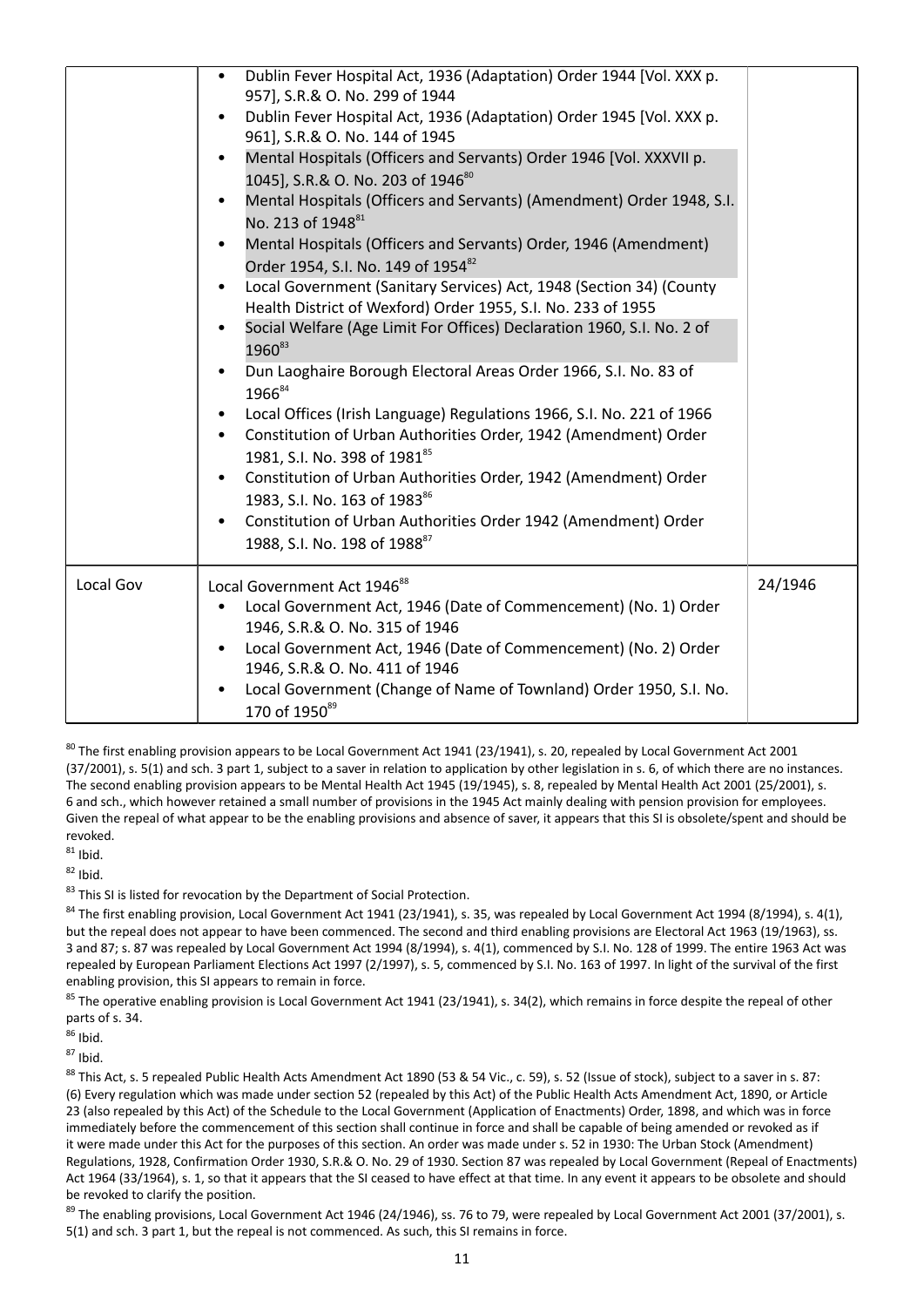|           | Local Government (Change of Name of Non-Municipal Town) Order<br>٠<br>1950, S.I. No. 281 of 1950 <sup>90</sup><br>Local Government (Change of Name of Townland) Order 1951, S.I. No.<br>138 of 195191<br>Local Government (Changing of Place Names) Regulations 1956, S.I.<br>$\bullet$<br>No. 31 of 1956 <sup>92</sup><br>County Councils and Mental Hospital Boards (Allowances to Members)<br>Order 1956, S.I. No. 34 of 1956 <sup>93</sup><br>Local Government (Change of Name of Urban District) Order 1971, S.I.<br>$\bullet$<br>No. 200 of 1971 <sup>94</sup><br>Local Government (Change of Name of Non-Municipal Town) Order<br>$\bullet$<br>1971, S.I. No. 201 of 1971 <sup>95</sup><br>Local Government (Change of Name of Townland) Order 1971, S.I. No.<br>300 of 1971 <sup>96</sup><br>Local Government (Change of Name of Non-Municipal Town) Order<br>1974, S.I. No. 166 of 1974 <sup>97</sup><br>Local Government (Change of Name of Urban District) Order 1993, S.I.<br>$\bullet$<br>No. 156 of 1993 <sup>98</sup><br>Local Government (Financial Procedures and Audit) Regulations 2002<br>(Amendment) Order 2008, S.I. No. 467 of 2008<br>Local Government (Financial Procedures and Audit) (Amendment)<br>$\bullet$<br>Regulations 2014, S.I. No. 8 of 2014 |        |
|-----------|----------------------------------------------------------------------------------------------------------------------------------------------------------------------------------------------------------------------------------------------------------------------------------------------------------------------------------------------------------------------------------------------------------------------------------------------------------------------------------------------------------------------------------------------------------------------------------------------------------------------------------------------------------------------------------------------------------------------------------------------------------------------------------------------------------------------------------------------------------------------------------------------------------------------------------------------------------------------------------------------------------------------------------------------------------------------------------------------------------------------------------------------------------------------------------------------------------------------------------------------------------------------------------|--------|
| Local Gov | Local Government Act 1955<br>Local Government Act, 1955 (Date of Commencement) (No. 1) Order<br>$\bullet$<br>1955, S.I. No. 100 of 1955<br>Local Government Act, 1955 (Date of Commencement) (No. 2) Order<br>$\bullet$<br>1955, S.I. No. 269 of 1955<br>Local Government Act, 1955 (Commencement) Order 1956, S.I. No.<br>212 of 1956<br>Local Government Act, 1955 (Commencement) Order 1961, S.I. No.<br>$\bullet$<br>268 of 1961<br>Local Government Act, 1955 (Commencement) Order 1974, S.I. No. 60<br>of 1974<br>Local Government Act, 1955 (Commencement) Order 1983, S.I. No.<br>264 of 1983<br>Mechanically Propelled Vehicles (International Circulation) Order 1992,<br>S.I. No. 384 of 1992 <sup>99</sup><br>Mechanically Propelled Vehicles (International Circulation)<br>$\bullet$<br>(Amendment) Order 1998, S.I. No. 111 of 1998 <sup>100</sup>                                                                                                                                                                                                                                                                                                                                                                                                                | 9/1955 |

 $90$  Ibid.

 $91$  Ibid.

 $92$  Ibid.

<sup>93</sup> The enabling provisions are Local Government Act 1946 (24/1946), ss. 4 and 67. Section 67 was repealed by Local Government Act 1991 (11/1991), s. 4(1), commenced by S.I. No. 390 of 1993. Section 4, a general power to make regulations, remains in force. However, the content appears to be obsolete and it should be revoked.

<sup>94</sup> The enabling provisions, Local Government Act 1946 (24/1946), ss. 76 to 79, were repealed by Local Government Act 2001 (37/2001), s. 5(1) and sch. 3 part 1, but the repeal is not commenced. As such, this SI remains in force.

 $95$  Ibid.

<sup>96</sup> Ibid.

 $97$  Ibid.

<sup>98</sup> Ibid.

99 Art. 5 is the responsibility of Department of Environment, Community and Local Government and the remainder belongs to Department of Transport, Tourism and Sport.

 $100$  Responsibility of the Department of Transport, Tourism and Sport.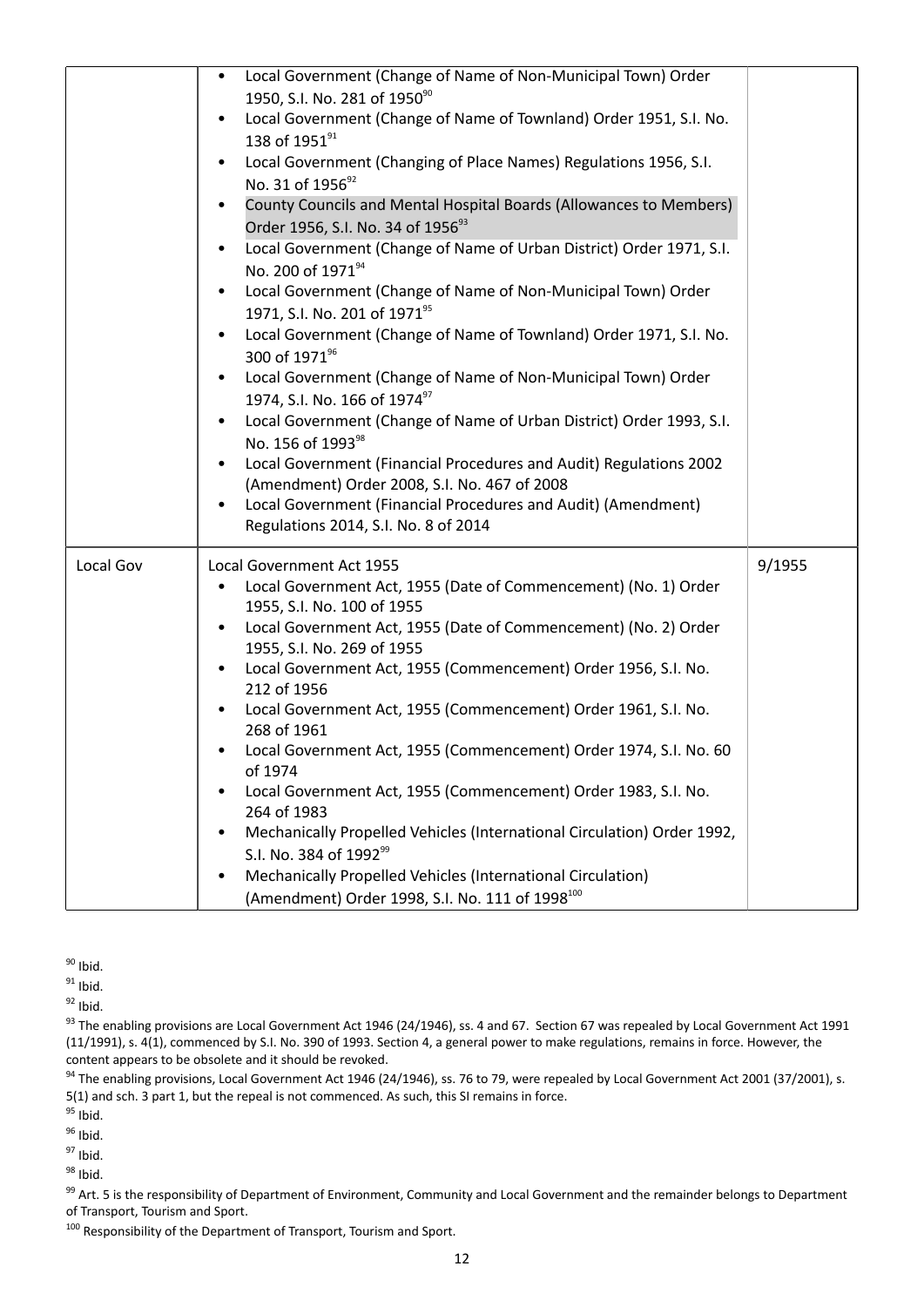|                          | Mechanically Propelled Vehicles (International Circulation)<br>(Amendment) Order 2010, S.I. No. 489 of 2010 <sup>101</sup><br>Road Traffic (Licensing of Drivers) (Amendment) (No. 2) Regulations<br>$\bullet$<br>2011, S.I. No. 483 of 2011 <sup>102</sup>                                                                                                                                                                                                                                                                                                                                                         |         |
|--------------------------|---------------------------------------------------------------------------------------------------------------------------------------------------------------------------------------------------------------------------------------------------------------------------------------------------------------------------------------------------------------------------------------------------------------------------------------------------------------------------------------------------------------------------------------------------------------------------------------------------------------------|---------|
| Local Gov                | Local Government (No. 2) Act 1960                                                                                                                                                                                                                                                                                                                                                                                                                                                                                                                                                                                   | 40/1960 |
| Local Gov                | Local Government (Repeal of Enactments) Act 1964                                                                                                                                                                                                                                                                                                                                                                                                                                                                                                                                                                    | 33/1964 |
| Local Gov                | Local Government (Financial Provisions) Act 1978                                                                                                                                                                                                                                                                                                                                                                                                                                                                                                                                                                    | 35/1978 |
| Local Gov                | Local Government (Financial Provisions) Act 1983                                                                                                                                                                                                                                                                                                                                                                                                                                                                                                                                                                    | 10/1983 |
| Local Gov                | Local Government (Financial Provisions) (No. 2) Act 1983                                                                                                                                                                                                                                                                                                                                                                                                                                                                                                                                                            | 21/1983 |
| Local Gov                | Local Government (Reorganisation) Act 1985<br>Local Government (Reorganisation) Act, 1985 (Commencement) Order<br>1985, S.I. No. 98 of 1985<br>Local Government (Reorganisation) Act, 1985 (Commencement) (No.<br>2) Order 1985, S.I. No. 129 of 1985<br>Local Government (Reorganisation) (Supplementary Provisions) (Cork)<br>$\bullet$<br>Order 1985, S.I. No. 174 of 1985<br>Local Government (Reorganisation) Act, 1985, (Commencement) (No.<br>3) Order 1985, S.I. No. 175 of 1985<br>Local Government (Reorganisation) Act, 1985 (County Borough of<br>$\bullet$<br>Galway) Order 1985, S.I. No. 426 of 1985 | 7/1985  |
| Local Gov                | Local Government (Financial Provisions) Act 1997<br>Local Government (Financial Provisions) Act 1997 Commencement)<br>Order 1997, S.I. No. 263 of 1997<br>Local Government (Value For Money) Unit (Establishment) Order 1997,<br>$\bullet$<br>S.I. No. 264 of 1997<br>Local Government (Local Variation of Car Tax Rates) Regulations 1997,<br>S.I. No. 265 of 1997 <sup>103</sup><br>Local Government (Equalisation) Fund (County Clare) Order 1997, S.I.<br>٠<br>No. 266 of 1997<br>Road Vehicles (Registration and Licensing) (Amendment) Regulations<br>$\bullet$<br>1997, S.I. No. 405 of 1997                 | 29/1997 |
| Local Gov <sup>104</sup> | Local Government Act 1998<br>Local Government Act, 1998 (Commencement) Order 1998, S.I. No.<br>178 of 1998<br>Local Government Act, 1998 (Commencement) (No. 2) Order 1998, S.I.<br>٠<br>No. 222 of 1998<br>Local Government Act, 1998 (Commencement) (No. 3) Order 1998, S.I.<br>$\bullet$<br>No. 223 of 1998<br>Local Authority Members (Gratuity) Scheme 1998, S.I. No. 232 of 1998<br>Local Government Act, 1998 (Commencement) Order 1999, S.I. No.<br>221 of 1999<br>Local Authority Members (Gratuity) Regulations 2002, S.I. No. 281 of<br>$\bullet$<br>2002                                                | 16/1998 |

<sup>101</sup> Responsibility of the Department of Transport, Tourism and Sport.

<sup>102</sup> Responsibility of the Department of Transport, Tourism and Sport.

 $103$  The enabling provision, s. 9(13), was repealed by 16/1998, ss. 13, 15(4). This SI is therefore obsolete and should be revoked.

104 Public Exp (in part): see S.I. No. 418 of 2011.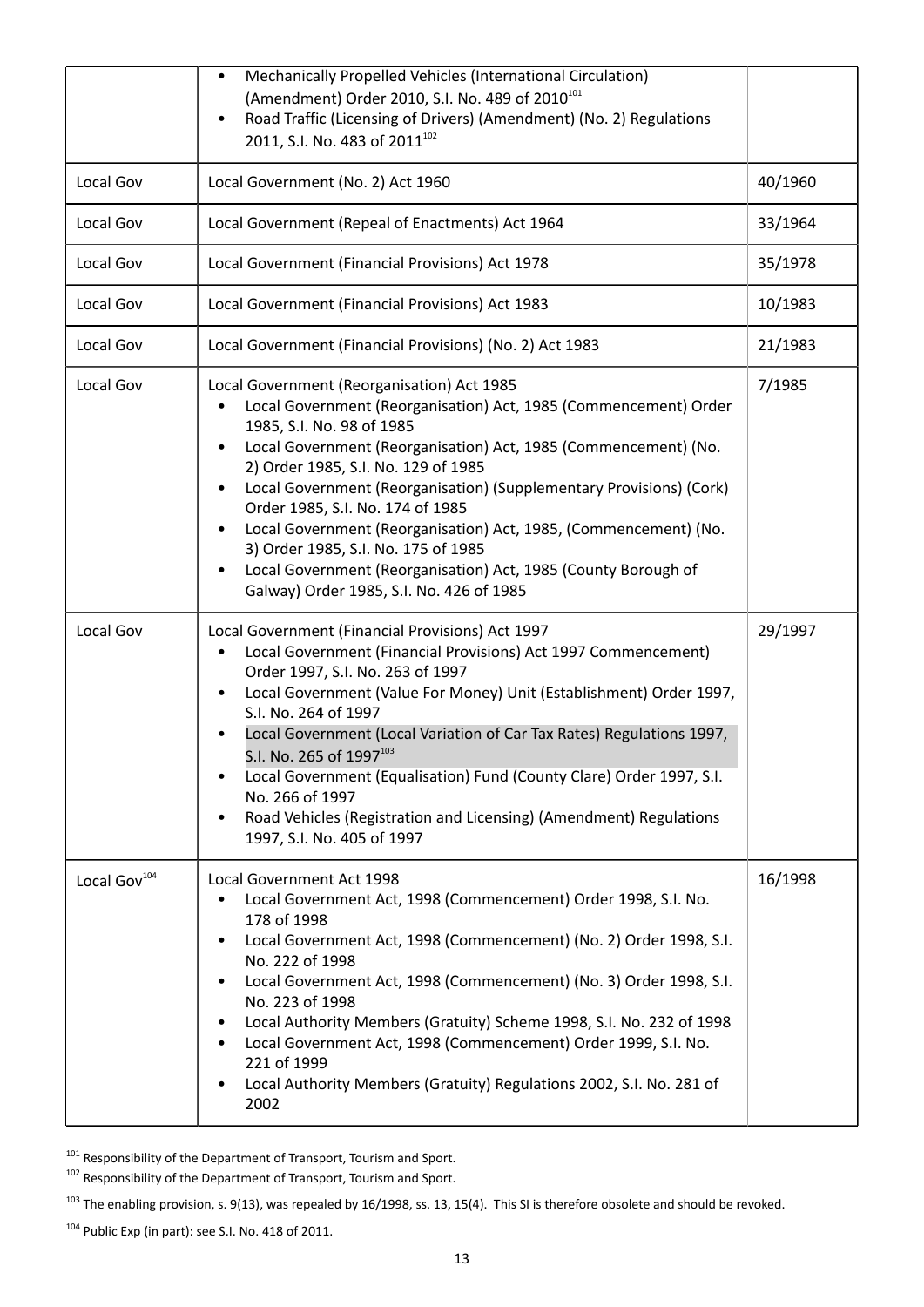| Local Gov | Local Government (Financial Provisions) Act 2000                                                                                                                                                                                                                                                                                                                          | 6/2000  |
|-----------|---------------------------------------------------------------------------------------------------------------------------------------------------------------------------------------------------------------------------------------------------------------------------------------------------------------------------------------------------------------------------|---------|
| Local Gov | Local Government (Charges) Act 2009 <sup>105</sup><br>Local Government (Charges) Regulations 2009, S.I. No. 278 of 2009<br>Local Government (Charges) Act 2009 (Commencement) Order 2009,<br>S.I. No. 279 of 2009<br>Local Government (Charges) Regulations 2011, S.I. No. 721 of 2011<br>Local Government (Charges) (Amendment) Regulations 2012, S.I. No.<br>63 of 2012 | 30/2009 |
| Local Gov | Local Government (Repeal of Enactments) Act 1950                                                                                                                                                                                                                                                                                                                          | 26/1950 |
| Local Gov | Local Government Act 2019<br>Local Government Act 2019 (Commencement) Order 2019, S.I. No. 20<br>of 2019<br>Local Government Act 2019 (Transfer Day) Order 2019, S.I. No. 25 of<br>2019<br>Direct Election of Mayor Plebiscite Regulations 2019, S.I. No. 162 of<br>2019                                                                                                  | 1/2019  |

#### **25.2. Specific Local Authorities<sup>106</sup> 25.2.1. Buncrana**

| ___._._. _ |                                        |        |
|------------|----------------------------------------|--------|
| Local Gov  | ' Local Government (Buncrana) Act 1968 | 2/1968 |

# **25.2.2. Cork City**

| Local Gov | Cork City Management (Amendment) Act 1941<br>Cork And Limerick City Management (Reserved Functions) Order 1986,<br>S.I. No. 43 of 1986 | 5/1941 |
|-----------|----------------------------------------------------------------------------------------------------------------------------------------|--------|
|           |                                                                                                                                        |        |

### **25.2.3. Dublin**

| Local Gov | Local Government (Dublin) Act 1930 <sup>107</sup><br>Dublin Local Acts (Extension) Order 1933 [Vol. XIV p. 1373], S.R.& O.<br>No. 33 of 1933<br>Dublin Local Acts (Annulment) Order 1933 [Vol. XIV p. 1385], S.R.& O.<br>No. 34 of 1933 <sup>108</sup> | 27/1930 |
|-----------|--------------------------------------------------------------------------------------------------------------------------------------------------------------------------------------------------------------------------------------------------------|---------|
| Local Gov | Nelson Pillar Act 1969<br>Nelson Pillar Act, 1969 (Commencement) Order 1969, S.I. No. 97 of<br>1969                                                                                                                                                    | 9/1969  |
| Local Gov | Dublin Metropolitan Streets Commission Act 1986 <sup>109</sup>                                                                                                                                                                                         | 30/1986 |

 $108$  This SI appears to be obsolete/spent and should be revoked.

<sup>&</sup>lt;sup>105</sup> Prospectively repealed on 31 March 2025 by Local Government Reform Act 2014 (1/2014), s. 73(1).

<sup>&</sup>lt;sup>106</sup> Local Government Reform Act 2014 (1/2014) provides for amalgamation of Limerick county and city local government areas, and Waterford county and city local government areas. On repeal of its enabling provision, Waterford City Management (Reserved Functions) Order 1985 (S.I. No. 422 of 1985) ceased to have effect and it should be revoked

<sup>&</sup>lt;sup>107</sup> The enabling provision for Dublin City (Borough Electoral Areas) Order 1930 [Vol. XIV p. 1363] S.R.& O. No. 54 of 1930 is Local Government (Dublin) Act 1930 (27/1930), s. 33. This was repealed by Local Government (Dublin) Act 1993 (31/1993), s. 4 and sch. 1 part 1, subject to a power to continue certain regulations in s. 39 which does not appear to have been exercised. S.R.& O. No. 54 of 1930 appears therefore no longer to be in effect, but should be revoked for avoidance of doubt.

<sup>&</sup>lt;sup>109</sup> This Act and related secondary legislation appears to be spent and should be repealed/revoked.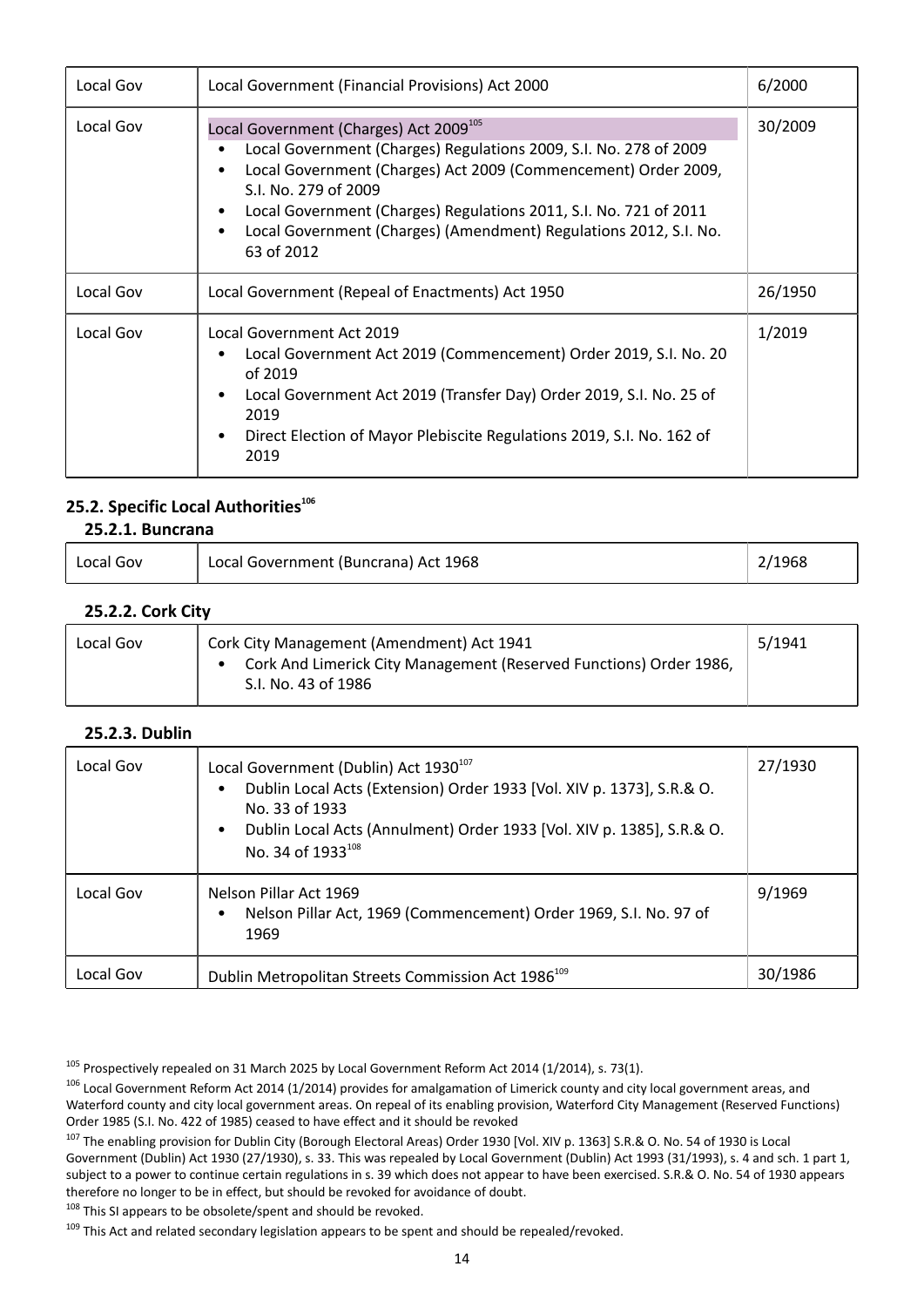|           | The Dublin Metropolitan Streets Commission (Establishment) Order<br>1987, S.I. No. 14 of 1987 <sup>110</sup><br>The Dublin Metropolitan Streets Commission Act 1986<br>(Commencement) Order 1987, S.I. No. 15 of 1987<br>The Dublin Metropolitan Streets Commission Act 1986<br>(Commencement) (No. 2) Order 1987, S.I. No. 67 of 1987<br>Dublin Metropolitan Street Commission Act 1986 (Termination of<br>Transfer of Functions) Order 1987, S.I. No. 108 of 1987<br>Dublin Metropolitan Streets Commission (Dissolution) Order 1987, S.I.<br>$\bullet$<br>No. 146 of 1987 |         |
|-----------|------------------------------------------------------------------------------------------------------------------------------------------------------------------------------------------------------------------------------------------------------------------------------------------------------------------------------------------------------------------------------------------------------------------------------------------------------------------------------------------------------------------------------------------------------------------------------|---------|
| Local Gov | Local Government (Dublin) Act 1993 <sup>111</sup><br>Local Government (Dublin) Act, 1993 Commencement Order 1993, S.I.<br>No. 400 of 1993<br>Local Government (Dublin) Act, 1993 Establishment Day Order 1993,<br>S.I. No. 401 of 1993 <sup>112</sup><br>Social Welfare (School Meals (National Schools)) Regulations 1995, S.I.<br>No. 307 of 1995 <sup>113</sup><br>Local Government (Dublin) Act, 1993 (Section 34) Regulations 1995,<br>S.I. No. 352 of 1995                                                                                                             | 31/1993 |
| Local Gov | Local Government Reform Act 2014 <sup>114</sup>                                                                                                                                                                                                                                                                                                                                                                                                                                                                                                                              | 1/2014  |

### **25.3. Agriculture Committees**

| Agric <sup>115</sup> | Agriculture Act 1931                                                                                                                     | 8/1931 |
|----------------------|------------------------------------------------------------------------------------------------------------------------------------------|--------|
|                      | Agricultural Committees (Local Inquiries) Regulations 1932 [Vol. III p.1],<br>S.R.& O. No. 47 of 1932 <sup>116</sup>                     |        |
|                      | Agricultural Production Council Order 1956, S.I. No. 261 of 1956<br>Western Agriculture Consultative Council Order 1965, S.I. No. 174 of |        |
|                      | 1965                                                                                                                                     |        |

#### **25.4. Business Improvement Districts**

| Local Gov | Local Government (Business Improvement Districts) Act 2006 | 42/2006 |
|-----------|------------------------------------------------------------|---------|
|           | Local Government (Business Improvement Districts) Act 2006 |         |
|           | (Commencement) Order 2007, S.I. No. 165 of 2007            |         |

### **25.5. Local Government Services Through Corporate Bodies**

| Local Gov <sup>117</sup><br>Local Government Services (Corporate Bodies) Act 1971 |
|-----------------------------------------------------------------------------------|
|-----------------------------------------------------------------------------------|

<sup>110</sup> Rendered obsolete by dissolution of Dublin Metropolitan Streets Commission by Dublin Metropolitan Streets Commission Dissolution Order 2007 (S.I. No. 813 of 2007).

<sup>111</sup> Vocational Education Committees (Filling of Casual Vacancies) Regulations 1996, S.I. No. 205 of 1996, became obsolete after the County Council elections following the making of the SI and should be revoked.

<sup>112</sup> The enabling provision is Local Government (Dublin) Act 1993 (31/1993), s. 7. This was repealed by s. 5(1) of the Local Government Act 2001 (37/2001). There is a saver for these regulations in s. 11 (11): Notwithstanding the repeal of enactments relating to its establishment and constitution, a county council, county borough corporation, borough corporation (other than a county borough corporation), urban district council or the commissioners of a town in being immediately before the establishment day, continue in being but subject to the provisions of this Act applying and having effect.

<sup>113</sup> Made by the Minister for Social Welfare, under s. 39 of the Act, it is considered in force by the Department of Social Protection.

 $114$  Listed here in relation to directly elected Mayor of Dublin.

<sup>115</sup> Public Exp (in part): see S.I. No. 418 of 2011.

<sup>116</sup> The enabling provision is Agriculture Act 1931, s. 25, which was repealed by Agriculture (Research, Training and Advice) Act 1988 (18/1988), s. 28. There is a "saving for certain acts" in s. 24 but only acts done by existing Committees before the establishment day have effect. This SI is appears to be obsolete.

<sup>117</sup> Community (in part): see S.I. No. 165 of 2018. Public Exp (in part): see S.I. No. 418 of 2011.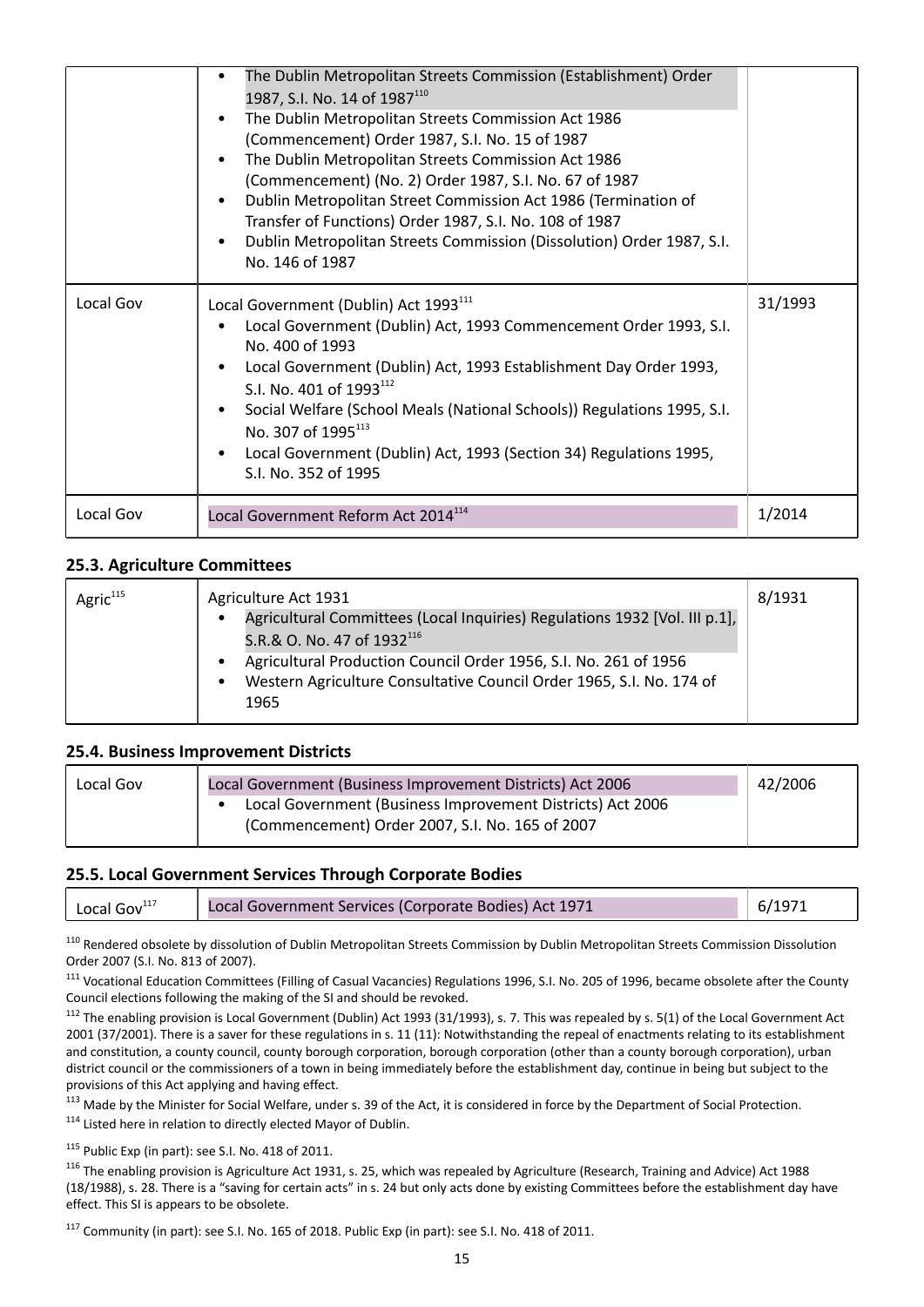| Local Government Services (Corporate Bodies) Act, 1971 (Designation<br>of Bodies) Order 1976, S.I. No. 197 of 1976<br>Local Government Services (Corporate Bodies) Act, 1971 (Designation<br>of Bodies) Order 1978, S.I. No. 207 of 1978<br>Local Government Services (Corporate Bodies) Act, 1971 (Designation<br>of Bodies) Order 1981, S.I. No. 77 of 1981                                                                                                                                                                                                                                                                             |  |
|-------------------------------------------------------------------------------------------------------------------------------------------------------------------------------------------------------------------------------------------------------------------------------------------------------------------------------------------------------------------------------------------------------------------------------------------------------------------------------------------------------------------------------------------------------------------------------------------------------------------------------------------|--|
| Local Government Services (Corporate Bodies) Act, 1971 (Designation<br>of Bodies) Order 1986, S.I. No. 325 of 1986 <sup>118</sup><br>The Local Government (Corporate Bodies) (Revocation) Order 1987, S.I.<br>No. 328 of 1987119<br>The Environmental Research Unit (Establishment) Order 1988<br>٠<br>(Revocation) Order 1993, S.I. No. 409 of 1993 <sup>120</sup><br>Local Government Services (Corporate Bodies) Act 1971 (Section 3 (2))<br>Order 1995, S.I. No. 142 of 1995<br>Local Government Services (Corporate Bodies) Act 1971 (Designated<br>$\bullet$                                                                        |  |
| Bodies) Order 1995, S.I. No. 290 of 1995<br>The Local Government Staff Negotiations Board (Establishment) Orders<br>٠<br>1971 To 1996 (Revocation) Order 1996, S.I. No. 411 of 1996 <sup>121</sup><br>The Dublin Transportation Office (Establishment) Order (Amendment)<br>$\bullet$<br>Order 1999, S.I. No. 337 of 1999 <sup>122</sup><br>Dublin Transportation Office (Amendment) Order 2002, S.I. No. 519 of<br>$\bullet$<br>2002123<br>Local Government Services (Corporate Bodies) Act 1971 (Section 3(2))                                                                                                                          |  |
| Order 2005, S.I. No. 107 of 2005<br>National Safety Council Dissolution Order 2007, S.I. No. 813 of 2007 <sup>124</sup><br>Housing and Sustainable Communities Agency (Establishment) Order<br>2012, S.I. No. 264 of 2012<br>Local Government Services (Corporate Bodies) Act 1971 (Designation<br>of Bodies) Order 2012, S.I. No. 265 of 2012<br>Local Government Services (Corporate Bodies) Act 1971 (Transfer of<br>$\bullet$<br>Functions, Assets and Liabilities of Limerick Northside Regeneration<br>Agency) Order 2012, S.I. No. 278 of 2012                                                                                     |  |
| Local Government Services (Corporate Bodies) Act 1971 (Transfer of<br>Functions, Assets and Liabilities of Limerick Southside Regeneration<br>Agency) Order 2012, S.I. No. 279 of 2012<br>Local Government Services (Corporate Bodies) Act 1971 (Transfer of<br>$\bullet$<br>functions of the Local Government Computer Services Board) Order<br>2012, S.I. No. 288 of 2012<br>Local Government Services (Corporate Bodies) Act 1971 (Transfer of<br>$\bullet$<br>functions of the Local Government Management Services Board) Order<br>2012, S.I. No. 289 of 2012<br>Local Government Management Agency (Establishment) Order 2012,<br>٠ |  |
| S.I. No. 290 of 2012<br>Local Government Management Agency (Establishment) (Amendment)<br>٠<br>Order 2013, S.I. No. 220 of 2013                                                                                                                                                                                                                                                                                                                                                                                                                                                                                                           |  |

<sup>118</sup> Rendered obsolete by dissolution of Fire Prevention Council Local Government (Corporate Bodies) (Revocation) Order 1987 (S.I. No. 328 of 1997), art. 3.

 $119$  This SI is appears to be now obsolete/spent and should be revoked.

 $120$  This SI is appears to be now obsolete/spent and should be revoked.

 $121$  This SI is appears to be now obsolete/spent and should be revoked.

<sup>122</sup> Rendered obsolete by by dissolution of Dublin Transportation Office by Dublin Transport Authority Act 2008 (15/2008), s. 102(1). May be the responsibility of the Department of Transport, Tourism and Sport.

<sup>123</sup> Rendered obsolete by by dissolution of Dublin Transportation Office by Dublin Transport Authority Act 2008 (15/2008), s. 102(1). May be the responsibility of the Department of Transport, Tourism and Sport.

<sup>124</sup> May be the responsibility of the Department of Transport, Tourism and Sport. It appears to obsolete/spent and should be revoked.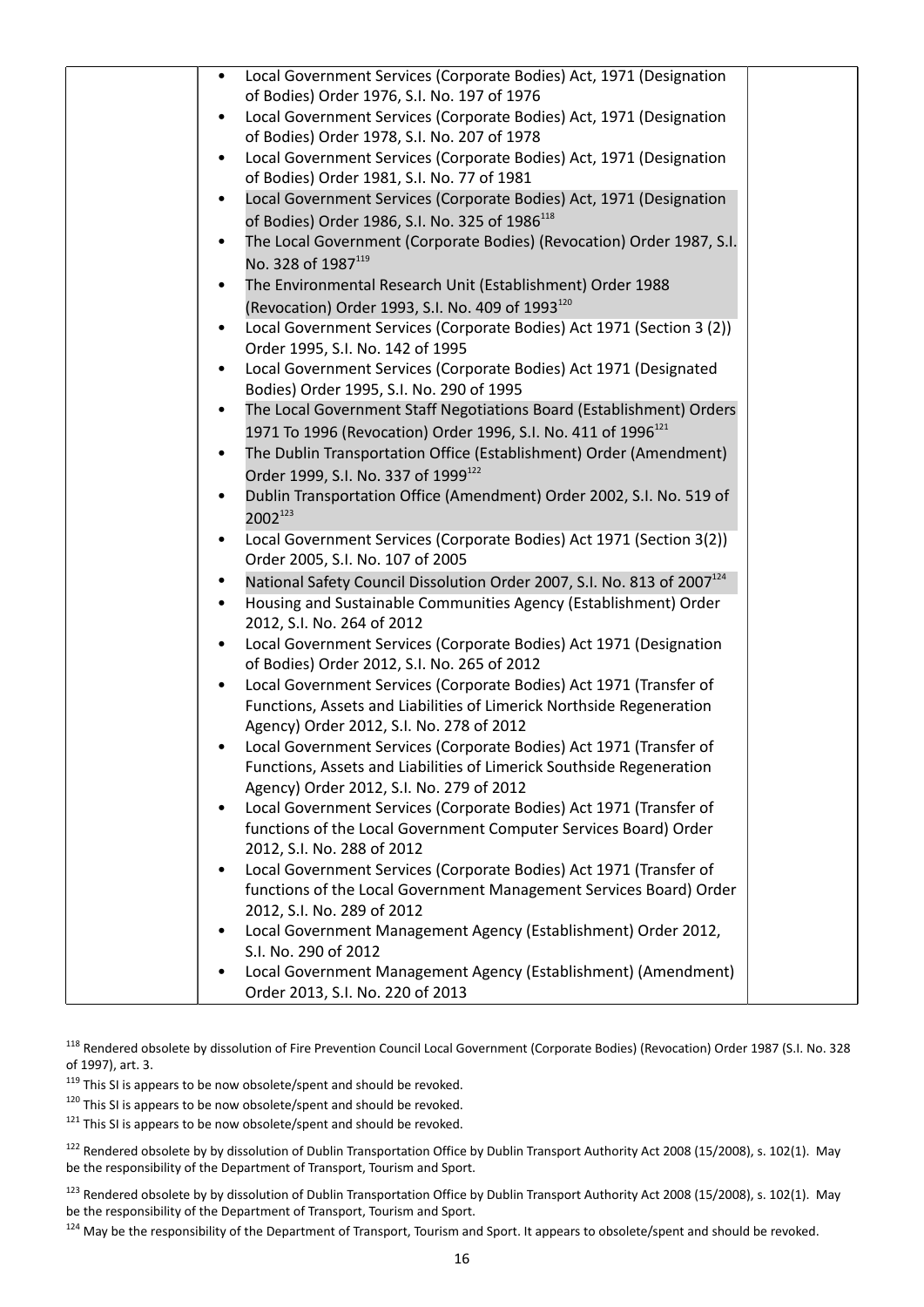|                          | Local Government Services (Corporate Bodies) Act 1971 (Designation<br>of Bodies) Order 2014, S.I. No. 83 of 2014<br>Local Government Services (Corporate Bodies) Act 1971 (Designation<br>$\bullet$<br>of Bodies) Order 2018, S.I. No. 604 of 2018<br>Land Development Agency (Amendment) Order 2018, S.I. No. 603 of<br>2018<br>Land Development Agency (Establishment) Order 2018, S.I. No. 352 of<br>2018<br>Water Safety Ireland (Transfer Of Assets And Liabilities) Order 2019, S.I.<br>No. 55 of 2019<br>Water Safety Ireland (Establishment) Order 2019, S.I. No. 56 of 2019<br>Housing and Sustainable Communities Agency (Amendment) Order,<br>$\bullet$<br>S.I. No. 123 of 2022                                                                                                                                                                                                                                                                                                                                                                                                                                                                                                                           |         |
|--------------------------|----------------------------------------------------------------------------------------------------------------------------------------------------------------------------------------------------------------------------------------------------------------------------------------------------------------------------------------------------------------------------------------------------------------------------------------------------------------------------------------------------------------------------------------------------------------------------------------------------------------------------------------------------------------------------------------------------------------------------------------------------------------------------------------------------------------------------------------------------------------------------------------------------------------------------------------------------------------------------------------------------------------------------------------------------------------------------------------------------------------------------------------------------------------------------------------------------------------------|---------|
| Local Gov                | Local Government Services (Corporate Bodies) (Confirmation of Orders) Act<br>2008                                                                                                                                                                                                                                                                                                                                                                                                                                                                                                                                                                                                                                                                                                                                                                                                                                                                                                                                                                                                                                                                                                                                    | 9/2008  |
| Local Gov <sup>125</sup> | Local Government (Miscellaneous Provisions) Act 2012<br>Local Government (Miscellaneous Provisions) Act 2012<br>$\bullet$<br>(Commencement) Order 2012, S.I. No. 241 of 2012<br>Local Government (Miscellaneous Provisions) Act 2012<br>(Commencement) (No. 3) Order 2012, S.I. No. 269 of 2012<br>Local Government (Miscellaneous Provisions) Act 2012<br>(Commencement) (No. 4) Order 2012, S.I. No. 287 of 2012<br>Local Government (Miscellaneous Provisions) Act 2012<br>(Commencement) (No. 2) Order 2012, S.I. No. 292 of 2012<br>Local Government (Miscellaneous Provisions) Act 2012<br>$\bullet$<br>(Commencement) (No. 5) Order 2012, S.I. No. 422 of 2012<br>Local Government (Miscellaneous Provisions) Act 2012 (Transfer of<br>functions of An Chomhairle Leabharlanna) Order 2012, S.I. No. 423 of<br>2012<br>Local Government (Miscellaneous Provisions) Act 2012<br>(Commencement) Order 2013, S.I. No. 431 of 2013<br>Local Government (Miscellaneous Provisions) Act 2012<br>$\bullet$<br>(Commencement of Certain Provisions) Order 2018, S.I. No. 4 of 2018<br>Local Government (Miscellaneous Provisions) Act 2012<br>(Commencement of Certain Provisions) Order 2019, S.I. No. 54 of<br>2019 | 17/2012 |

#### **25.6. Local Government Works**

| Local Gov | Local Authorities (Works) Act 1949 | 17/1949 |
|-----------|------------------------------------|---------|
|-----------|------------------------------------|---------|

# **25.7. Local Loans Fund<sup>126</sup>**

| Finance | Local Loans Fund Act 1935<br>Local Loans Fund Act, 1935 (Appointed Day) Order 1935, S.R.& O. No.<br>$\bullet$<br>94 of 1935<br>Local Loans Fund Regulations 1937 [Vol. XV p. 1117], S.R.& O. No. 119<br>of 1937 | 16/1935 |
|---------|-----------------------------------------------------------------------------------------------------------------------------------------------------------------------------------------------------------------|---------|
|---------|-----------------------------------------------------------------------------------------------------------------------------------------------------------------------------------------------------------------|---------|

125 Community (in part): see S.I. No. 165 of 2018.

<sup>&</sup>lt;sup>126</sup> According to Brendan Howlin, Minister for Public Expenditure and Reform, "The Local Loans Fund was created as a mechanism to provide loans to local authorities for various purposes including on-lending to individual house purchasers under the Small Dwellings Acts. Funds were made available to the Local Loans Fund from general Exchequer sources, which would include general Exchequer borrowing. ... The Local Loans Fund is no longer used as a mechanism to provide loans to local authorities. ... All repayments by local authorities to the Local Loans Fund flow into the Exchequer." (Dáil Éireann Debates Vol. 751 No. 1, 11 January 2012). This legislation may therefore be obsolete.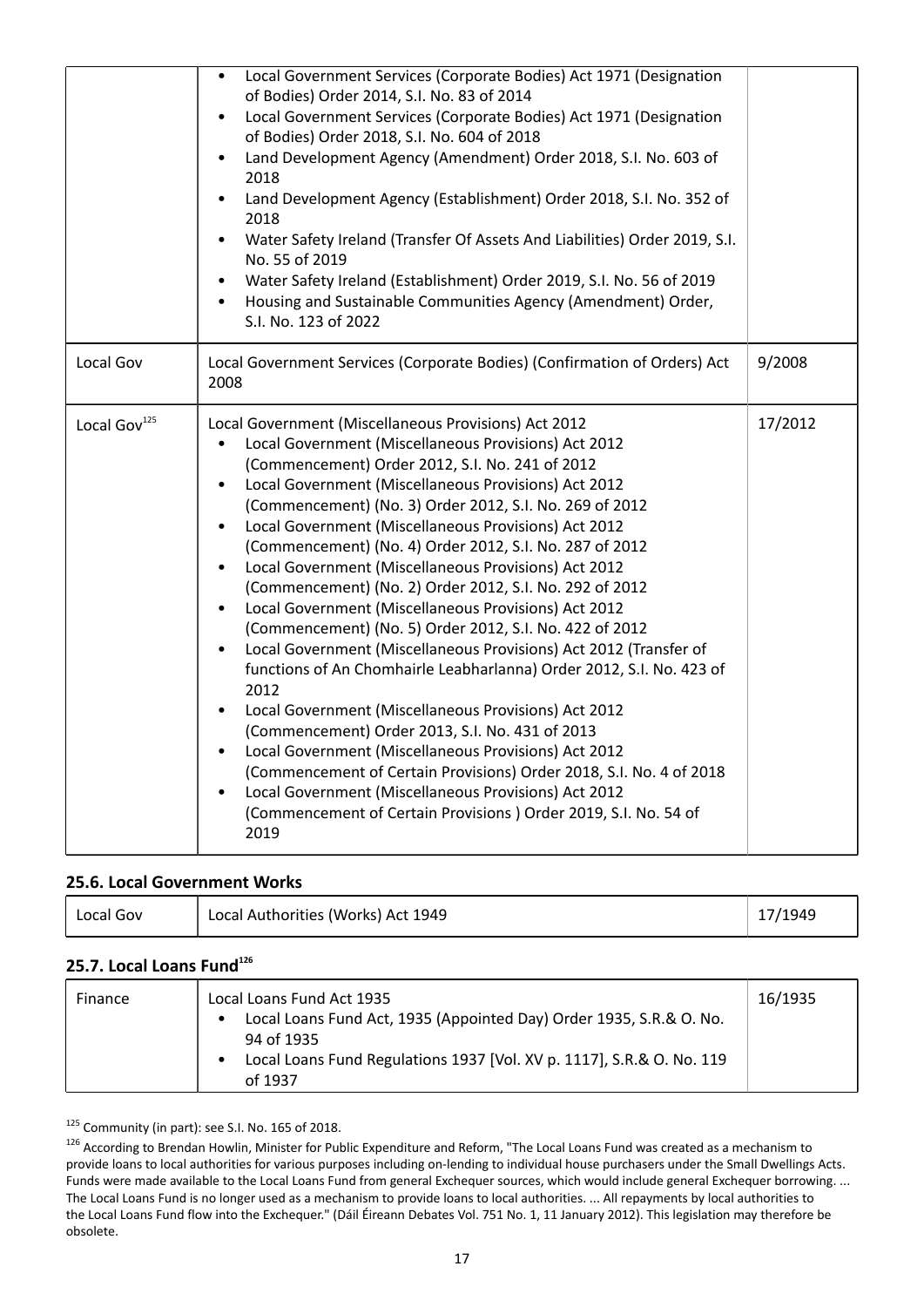|         | Local Loans Fund (Fees and Expenses) Regulations 1946 [Vol. XXXVII p.<br>1107], S.R.& O. No. 182 of 1946<br>Local Loans Fund (Rate of Interest) Direction 1946 [Vol. XXXVII p.<br>1113], S.R.& O. No. 183 of 1946<br>Local Loans Fund (Rate of Interest) Direction 1948, S.I. No. 158 of 1948<br>$\bullet$ |         |
|---------|------------------------------------------------------------------------------------------------------------------------------------------------------------------------------------------------------------------------------------------------------------------------------------------------------------|---------|
| Finance | Local Loans Fund (Amendment) Act 1937                                                                                                                                                                                                                                                                      | 17/1937 |
| Finance | Local Loans Fund (Amendment) Act 1951                                                                                                                                                                                                                                                                      | 18/1951 |
| Finance | Local Loans Fund (Amendment) Act 1953                                                                                                                                                                                                                                                                      | 3/1953  |
| Finance | Local Loans Fund (Amendment) Act 1956                                                                                                                                                                                                                                                                      | 29/1956 |
| Finance | Local Loans Fund (Amendment) Act 1957                                                                                                                                                                                                                                                                      | 25/1957 |
| Finance | Local Loans Fund (Amendment) Act 1961                                                                                                                                                                                                                                                                      | 45/1961 |
| Finance | Local Loans Fund (Amendment) Act 1964                                                                                                                                                                                                                                                                      | 38/1964 |
| Finance | Local Loans Fund (Amendment) Act 1968                                                                                                                                                                                                                                                                      | 27/1968 |
| Finance | Local Loans Fund (Amendment) Act 1972                                                                                                                                                                                                                                                                      | 14/1972 |
| Finance | Local Loans Fund (Amendment) Act 1974                                                                                                                                                                                                                                                                      | 28/1974 |
| Finance | Local Loans Fund (Amendment) Act 1978                                                                                                                                                                                                                                                                      | 10/1978 |
| Finance | Local Loans Fund (Amendment) Act 1980                                                                                                                                                                                                                                                                      | 41/1980 |
| Finance | Local Loans Fund (Amendment) Act 1983                                                                                                                                                                                                                                                                      | 16/1983 |
| Finance | Local Loans Fund (Amendment) Act 1986                                                                                                                                                                                                                                                                      | 21/1986 |
| Finance | Local Loans Fund (Amendment) Act 1987                                                                                                                                                                                                                                                                      | 19/1987 |

# **25.8. Local Government Officers and Employees**

### **25.8.1. General**

| Local Gov | Local Authorities (Officers and Employees) Act 1926<br>Local Authorities (Declaration of Offices) Order 2002, S.I. No. 505 of<br>$2002^{127}$<br>Local Authorities (Declaration of Offices) (No. 2) Order 2002, S.I. No.<br>529 of 2002 <sup>128</sup><br>Local Authorities (Declaration of Offices) Order 2003, S.I. No. 293 of<br>$2003^{129}$ | 39/1926 |
|-----------|--------------------------------------------------------------------------------------------------------------------------------------------------------------------------------------------------------------------------------------------------------------------------------------------------------------------------------------------------|---------|
| Local Gov | Local Authorities (Officers and Employees) (Amendment) Act 1940<br>Local Authorities (Officers and Employees (Amendment) Act, 1940<br>(Date of Commencement) Order 1941, S.R.& O. No. 475 of 1941                                                                                                                                                | 15/1940 |
| Local Gov | Local Authorities (Officers and Employees) Act 1983                                                                                                                                                                                                                                                                                              | 1/1983  |

 $^{127}$  The enabling provision is Local Authorities (Officers and Employees) Act 1926 (39/1926), s. 2(1), as amended by Public Service Management (Recruitment and Appointments) Act 2004 (33/2004), s. 61(1) and sch. 2 part 1. These regulations are retained by s. 62(3).  $128$  Ibid.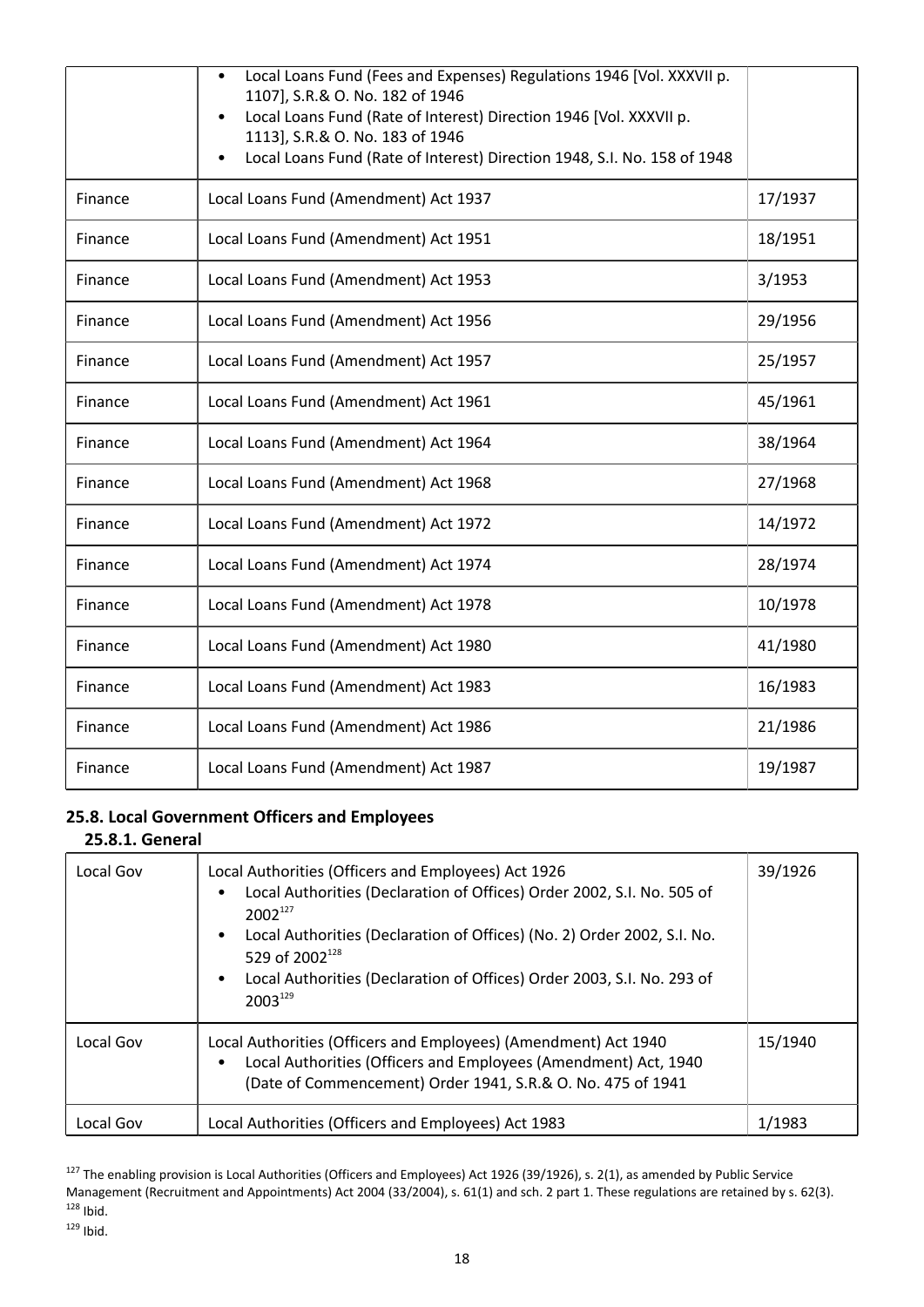|  | Local Authorities (Officers and Employees) Act, 1983 (Commencement) |  |
|--|---------------------------------------------------------------------|--|
|  | Order 1983, S.I. No. 371 of 1983                                    |  |
|  |                                                                     |  |

| Local Gov <sup>130</sup> | Local Government (Superannuation) Act 1980<br>Local Government (Superannuation) Act, 1980 (Sections 2, 3, 4, 9 and<br>$\bullet$<br>10) (Commencement) Order 1984, S.I. No. 31 of 1984<br>Local Government (Superannuation) Regulations 1984, S.I. No. 32 of<br>$\bullet$<br>1984<br>Local Government (Superannuation) (Gratuities) Regulations 1984, S.I.<br>$\bullet$<br>No. 346 of 1984<br>Local Government (Superannuation) (Job-Sharing) Regulations 1985,<br>$\bullet$<br>S.I. No. 405 of 1985<br>Local Government (Superannuation) Regulations 1985, S.I. No. 407 of<br>$\bullet$<br>1985<br>Local Government (Superannuation) Act 1980 (Section 11)<br>$\bullet$<br>(Commencement) Order 1987, S.I. No. 312 of 1987<br>Local Government (Superannuation) Act 1980 (Sections 7 and 8)<br>$\bullet$<br>(Commencement) Order 1988, S.I. No. 279 of 1988<br>Local Government (Superannuation) (Gratuities) (Amendment)<br>$\bullet$<br>Regulations 1995, S.I. No. 54 of 1995<br>Local Government (Superannuation) (Consolidation) Scheme 1998, S.I.<br>$\bullet$<br>No. 455 of 1998 <sup>131</sup><br>Local Government (Superannuation) (Consolidation) (Amendment)<br>$\bullet$<br>Scheme 2002, S.I. No. 288 of 2002<br>Local Government (Superannuation) (Consolidation) (Amendment)<br>$\bullet$<br>Scheme 2004, S.I. No. 178 of 2004<br>Local Government (Superannuation) (Consolidation) (Amendment)<br>$\bullet$<br>Scheme 2007, S.I. No. 177 of 2007<br>Local Government (Superannuation) (Consolidation) (Amendment)<br>$\bullet$<br>Scheme 2012, S.I. No. 291 of 2012<br>Local Government (Superannuation) (Consolidation) (Amendment)<br>$\bullet$<br>Scheme 2014, S.I. No. 288 of 2014<br>Education Sector Superannuation Scheme 2015, S.I. No. 290 of 2015<br>$\bullet$<br>ETB (Education and Training Board) Teachers Superannuation Scheme<br>$\bullet$<br>2015, S.I. No. 292 of 2015 | 8/1980 |
|--------------------------|--------------------------------------------------------------------------------------------------------------------------------------------------------------------------------------------------------------------------------------------------------------------------------------------------------------------------------------------------------------------------------------------------------------------------------------------------------------------------------------------------------------------------------------------------------------------------------------------------------------------------------------------------------------------------------------------------------------------------------------------------------------------------------------------------------------------------------------------------------------------------------------------------------------------------------------------------------------------------------------------------------------------------------------------------------------------------------------------------------------------------------------------------------------------------------------------------------------------------------------------------------------------------------------------------------------------------------------------------------------------------------------------------------------------------------------------------------------------------------------------------------------------------------------------------------------------------------------------------------------------------------------------------------------------------------------------------------------------------------------------------------------------------------------------------------------------------------------------------------------------------------------------------------|--------|

### **25.8.2. Superannuation**

# **25.9. Local Government Public Liability Insurance and Assurance**

| Enterprise | Local Authorities (Mutual Assurance) Act 1926 | 34/1926 |
|------------|-----------------------------------------------|---------|
| Enterprise | Local Authorities (Mutual Assurance) Act 1928 | 21/1928 |
| Enterprise | Local Authorities (Mutual Assurance) Act 1935 | 42/1935 |

# **25.10. Local Authority Rates**

| Local Gov | Local Government (Collection of Rates) Act 1924<br>County Kerry (Jurors Lists and Register of Electors) Order 1961, S.I. No.<br>204 of 1961 | 11/1924 |
|-----------|---------------------------------------------------------------------------------------------------------------------------------------------|---------|
| Local Gov | Local Government (Rates) Act 1970                                                                                                           | 2/1970  |

<sup>130</sup> Also Minister for/Department of Education and Skills in accordance with Vocational Education Superannuation Schemes (Transfer of Departmental Administration and Ministerial Functions) Order 1998, S.I. No. 362 of 1998.

<sup>131</sup> Ministers of Agriculture, Food and the Marine and Education and Skills have roles as the "appropriate Minister".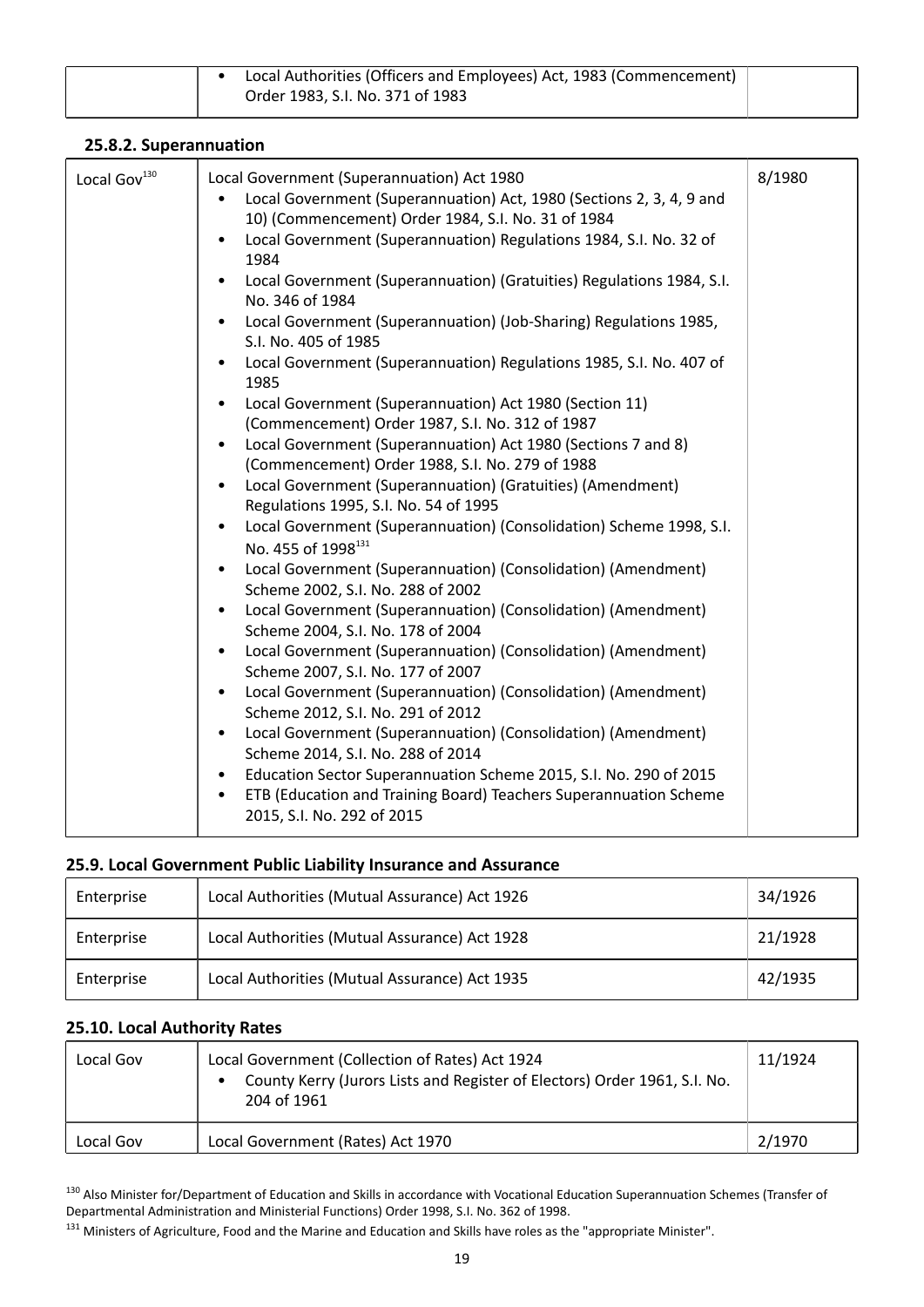|                          | Local Government (Rates) (Instalments) Regulations 1970, S.I. No. 34 of<br>1970<br>Local Government (Rates) (Waiver) Regulations 1970, S.I. No. 41 of<br>1970 |         |
|--------------------------|---------------------------------------------------------------------------------------------------------------------------------------------------------------|---------|
| Local Gov                | Local Government (Rates) Act 1973                                                                                                                             | 8/1973  |
| Local Gov <sup>132</sup> | Local Government (Rates on Agricultural Land) Act 1925                                                                                                        | 35/1925 |
| Local Gov <sup>133</sup> | Local Government (Rates on Agricultural Land) Act 1931                                                                                                        | 28/1931 |
| Local Gov <sup>134</sup> | Rates on Agricultural Land (Relief) Act 1939                                                                                                                  | 23/1939 |
| Local Gov                | Local Government (Remission of Rates) Act 1940                                                                                                                | 8/1940  |
| Local Gov                | Local Government (Remission of Rates) Act 1945                                                                                                                | 28/1945 |
| Local Gov <sup>135</sup> | Rates on Agricultural Land (Relief) Act 1946                                                                                                                  | 36/1946 |
| Local Gov                | Rates on Agricultural Land (Relief) Act 1947                                                                                                                  | 48/1947 |
| Local Gov                | Local Government (Temporary Reduction of Valuation) Act 1954                                                                                                  | 8/1954  |
| Local Gov                | Local Government (Temporary Reduction of Valuation) Act 1956                                                                                                  | 35/1956 |
| Local Gov                | Local Government (Reduction of Valuation) Act 1966                                                                                                            | 15/1966 |
| Local Gov                | Local Government (Temporary Reduction of Valuation) Act 1970                                                                                                  | 13/1970 |
| Local Gov                | Local Government (Rateability of Rents) (Abolition) Act 1971                                                                                                  | 15/1971 |
| Local Gov                | Rates on Agricultural Land (Relief) Act 1953                                                                                                                  | 36/1953 |
| Local Gov                | Local Government (Temporary Reduction of Valuation) Act 1960                                                                                                  | 38/1960 |
| Local Gov                | Rates on Agricultural Land (Relief) Act 1962                                                                                                                  | 23/1962 |
| Local Gov                | Local Government (Temporary Reduction of Valuation) Act 1963                                                                                                  | 18/1963 |
| Local Gov                | Rates on Agricultural Land (Relief) Act 1964                                                                                                                  | 35/1964 |
| Local Gov                | Rates on Agricultural Land (Relief) Act 1967                                                                                                                  | 13/1967 |
| Local Gov                | Rates on Agricultural Land (Relief) Act 1972                                                                                                                  | 13/1972 |
| Local Gov <sup>136</sup> | Rates on Agricultural Land (Relief) Act 1976                                                                                                                  | 3/1976  |
| Local Gov                | Rates on Agricultural Land (Relief) Act 1978                                                                                                                  | 9/1978  |
| Local Gov                | Rates on Agricultural Land (Relief) Act 1980                                                                                                                  | 20/1980 |

<sup>132</sup> Public Exp (in part): see S.I. No. 418 of 2011.

<sup>133</sup> Public Exp (in part): see S.I. No. 418 of 2011.

<sup>134</sup> Public Exp (in part): see S.I. No. 418 of 2011.

<sup>135</sup> Public Exp (in part): see S.I. No. 418 of 2011.

<sup>136</sup> Public Exp (in part): see S.I. No. 418 of 2011.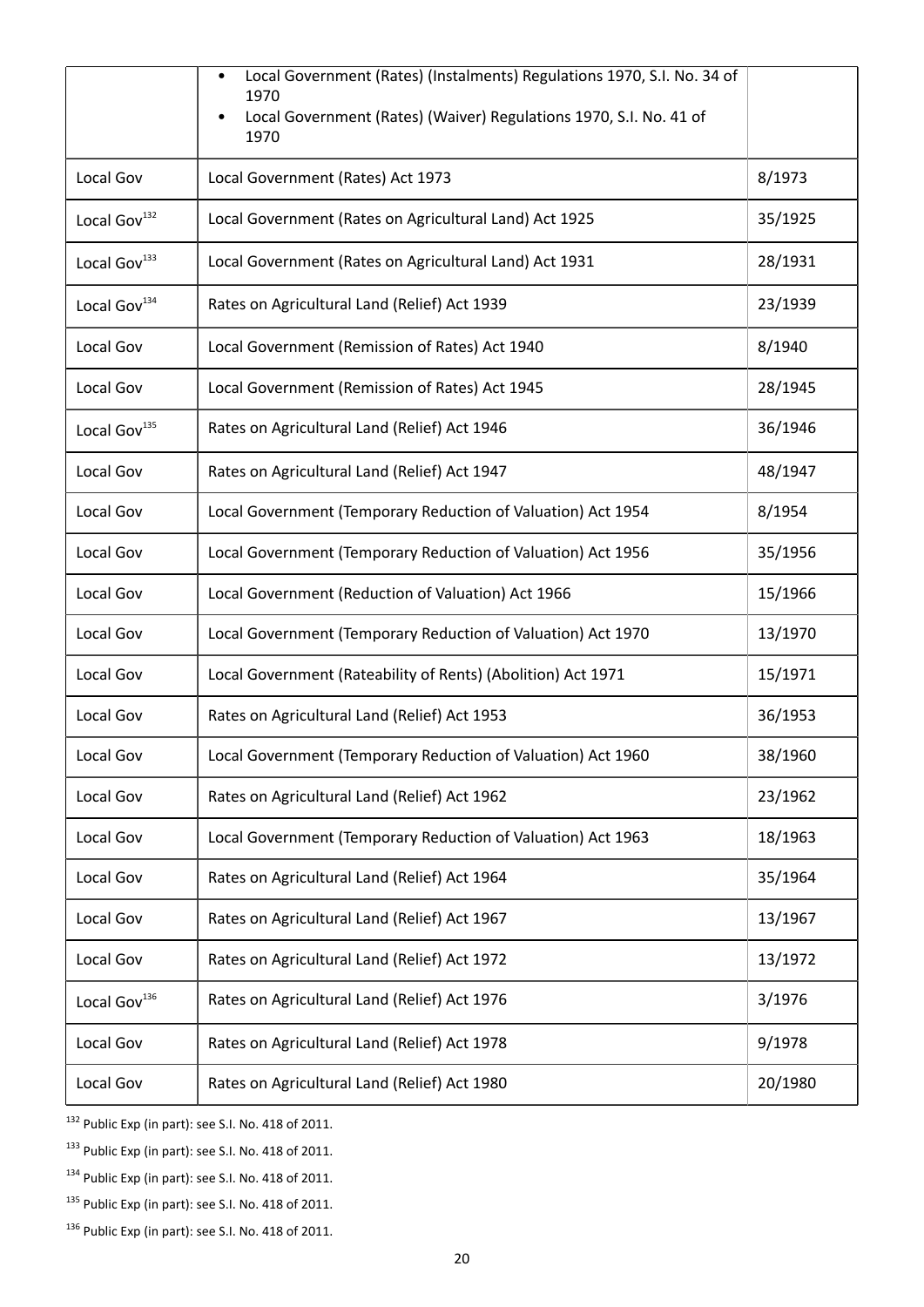| Local Gov | Local Government Rates and other Matters Act 2019<br>Local Government Rates and Other Matters Act 2019<br>(Commencement) Order 2019, S.I. No. 355 of 2019<br>Local Government Rates and Other Matters Act 2019<br>(Commencement) Order 2022, S.I. No. 164 of 2022 | 24/2019 |
|-----------|-------------------------------------------------------------------------------------------------------------------------------------------------------------------------------------------------------------------------------------------------------------------|---------|
|-----------|-------------------------------------------------------------------------------------------------------------------------------------------------------------------------------------------------------------------------------------------------------------------|---------|

# **25.11. Sanitary Services**

| Local Gov                | <b>Burial Ground Act 1816</b>                                                                                                                                                                                                                                                                                                                                                                                                                                                                                                                                                                                                                                                                                                                                                                                                                                                                                                                                                                                                                                                                                                                                                                                                                                                                                                                                                                                                                                                                                                                                                                                                                                                                                                                                                                                                                                                                                                                                                                                                                 | 56 Geo. 3, c.<br>141    |
|--------------------------|-----------------------------------------------------------------------------------------------------------------------------------------------------------------------------------------------------------------------------------------------------------------------------------------------------------------------------------------------------------------------------------------------------------------------------------------------------------------------------------------------------------------------------------------------------------------------------------------------------------------------------------------------------------------------------------------------------------------------------------------------------------------------------------------------------------------------------------------------------------------------------------------------------------------------------------------------------------------------------------------------------------------------------------------------------------------------------------------------------------------------------------------------------------------------------------------------------------------------------------------------------------------------------------------------------------------------------------------------------------------------------------------------------------------------------------------------------------------------------------------------------------------------------------------------------------------------------------------------------------------------------------------------------------------------------------------------------------------------------------------------------------------------------------------------------------------------------------------------------------------------------------------------------------------------------------------------------------------------------------------------------------------------------------------------|-------------------------|
| Local Gov <sup>137</sup> | Irish Church Act 1869                                                                                                                                                                                                                                                                                                                                                                                                                                                                                                                                                                                                                                                                                                                                                                                                                                                                                                                                                                                                                                                                                                                                                                                                                                                                                                                                                                                                                                                                                                                                                                                                                                                                                                                                                                                                                                                                                                                                                                                                                         | 32 & 33<br>Vict., c. 42 |
| Local Gov <sup>138</sup> | Public Health (Ireland) Act 1878<br>Returns of Burials (Amendment) Order 1959, S.I. No. 263 of 1957 <sup>139</sup><br>Burial Ground (Amendment) Regulations 2013, S.I. No. 144 of 2013 <sup>140</sup>                                                                                                                                                                                                                                                                                                                                                                                                                                                                                                                                                                                                                                                                                                                                                                                                                                                                                                                                                                                                                                                                                                                                                                                                                                                                                                                                                                                                                                                                                                                                                                                                                                                                                                                                                                                                                                         | 41 & 42<br>Vict., c. 52 |
| Local Gov <sup>141</sup> | Local Government (Sanitary Services) Act 1948<br>Local Government (Sanitary Services) Act, 1948 (Date of<br>Commencement) Order 1948, S.I. No. 72 of 1948<br>Local Government (Sanitary Services) Act, 1948 (Section 34) (County<br>Health District of Wicklow) Order 1950, S.I. No. 8 of 1950<br>Local Government (Sanitary Services) Act, 1948 (Section 34) (Urban<br>$\bullet$<br>District of Arklow) Order 1950, S.I. No. 97 of 1950<br>Local Government (Sanitary Services) Act, 1948 (Section 34) (County<br>Health District of Dublin) Order 1952, S.I. No. 250 of 1952<br>Local Government (Sanitary Services) Act, 1948 (Section 34) (Urban<br>District of Bray) Order 1052, S.I. No. 260 of 1952<br>Local Government (Sanitary Services) Act, 1948 (Section 34) (Borough<br>of Galway) Order 1953, S.I. No. 324 of 1953<br>Local Government (Sanitary Services) Act, 1948 (Section 34) (Urban<br>District of Wicklow) Order 1953, S.I. No. 335 of 1953<br>Local Government (Sanitary Services) Act, 1948 (Section 34) (County<br>$\bullet$<br>Health District of Wexford) Order 1955, S.I. No. 233 of 1955<br>Local Government (Sanitary Services) Act, 1948 (Section 34) (Town of<br>Kilkee) Order 1957, S.I. No. 114 of 1957<br>Local Government (Sanitary Services) Act, 1948 (Section 34) (County<br>Health District of Galway) Order 1957, S.I. No. 234 of 1957<br>Local Government (Sanitary Services) Act, 1948 (Section 34) (part of<br>County Cork) Order 1958, S.I. No. 145 of 1958<br>Local Government (Sanitary Services) Act, 1948 (Section 34) (Part of<br>Urban District of Youghal) Order 1958, S.I. No. 164 of 1958<br>Local Government (Sanitary Services) Act, 1948 (Section 34) (Urban<br>District of Bundoran) Order 1959, S.I. No. 20 of 1959<br>Local Government (Sanitary Services) Act, 1948 (Section 34) (Part of<br>County of Waterford) Order 1959, S.I. No. 141 of 1959<br>Local Government (Sanitary Services) Act, 1948 (Section 34) (Part of<br>County of Donegal) Order 1960, S.I. No. 173 of 1960 | 3/1948                  |

<sup>137</sup> See S.I. No. 339 of 2020. Previously Gaeltacht: see S.I. No. 192 of 2011 and S.I. No. 220 of 2011.

138 Community (in part): see S.I. No. 357 of 2017.

<sup>139</sup> This S.I. amends a Returns of Burials Order dated 5 March 1886 and alters the fee to sixpence. It may still be in force but appears to be obsolete and should be revoked.

<sup>140</sup> This S.I. amends a Returns of Burials Order dated 6 July 1888 to provide for uncoffined burials.

141 Community (in part): see S.I. No. 357 of 2017.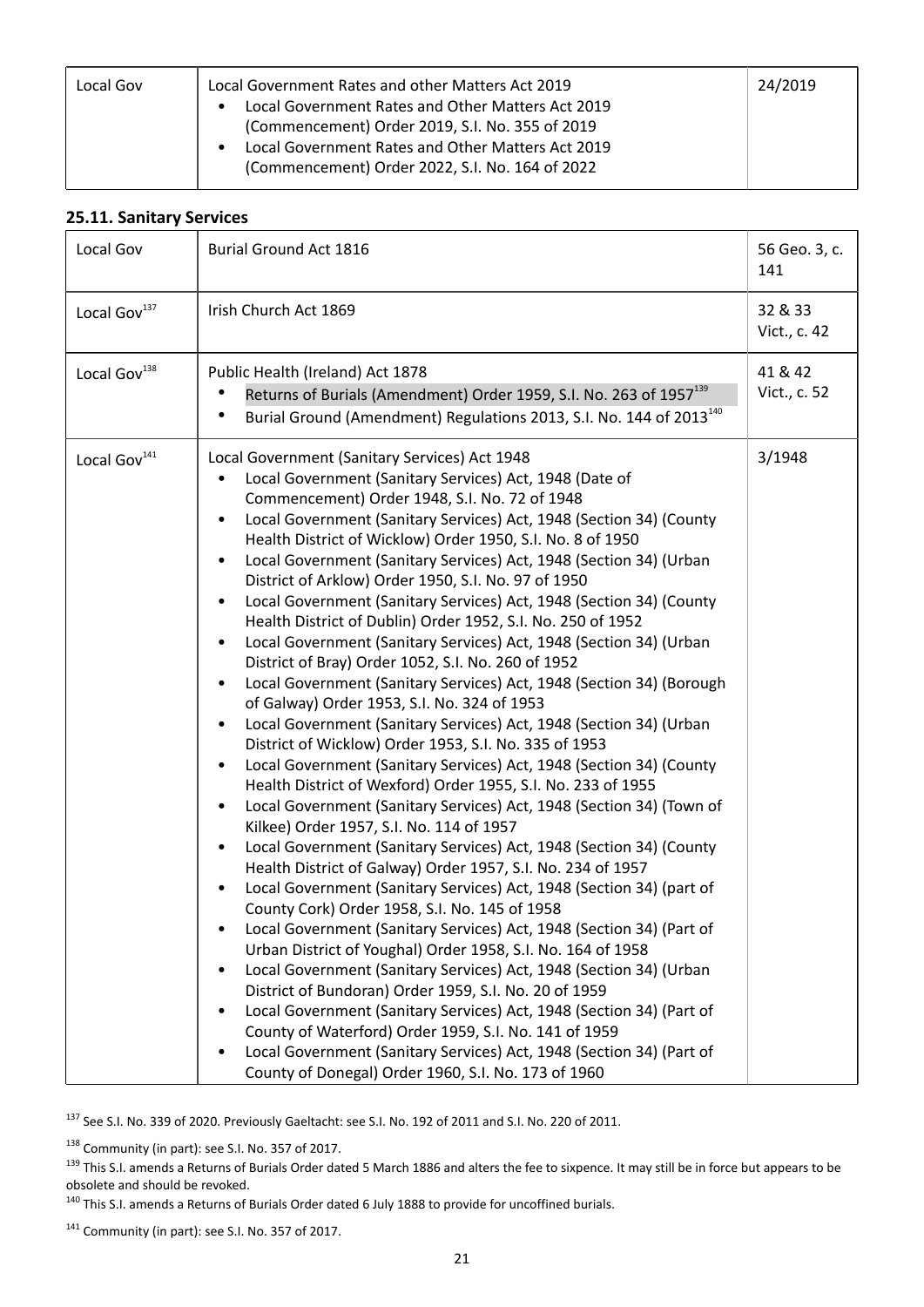| Local Government (Sanitary Services) Act, 1948 (Section 34) Order<br>$\bullet$                                                           |  |
|------------------------------------------------------------------------------------------------------------------------------------------|--|
| 1960, S.I. No. 220 of 1960                                                                                                               |  |
| Local Government (Sanitary Services) Act, 1948 (Section 34) (No. 2)                                                                      |  |
| Order 1960, S.I. No. 232 of 1960                                                                                                         |  |
| Local Government (Sanitary Services) Act, 1948 (Section 34) Order                                                                        |  |
| 1961, S.I. No. 22 of 1961<br>Local Government (Sanitary Services) Act, 1948 (Section 34) (County                                         |  |
| Health District of Meath) Order 1961, S.I. No. 90 of 1961                                                                                |  |
| Local Government (Sanitary Services) Act, 1948 (Section 34) (County of                                                                   |  |
| Sligo and Part of County of Donegal) Order 1961, S.I. No. 93 of 1961                                                                     |  |
| Local Government (Sanitary Services) Act, 1948 (Section 34) (Part of                                                                     |  |
| County of Donegal) Order 1961, S.I. No. 295 of 1961                                                                                      |  |
| Local Government (Sanitary Services) Act, 1948 (Section 34) (Urban                                                                       |  |
| District of Buncrana) Order 1962, S.I. No. 26 of 1962                                                                                    |  |
| Local Government (Sanitary Services) Act, 1948 (Section 34) (Borough                                                                     |  |
| of Dun Laoghaire) Order 1962, S.I. No. 144 of 1962                                                                                       |  |
| Local Government (Sanitary Services) Act, 1948 (Section 34) (Urban<br>$\bullet$                                                          |  |
| District of Listowel) Order 1963, S.I. No. 51 of 1963                                                                                    |  |
| Local Government (Sanitary Services) Act, 1948 (Section 34) (County<br>٠                                                                 |  |
| Health District of Kerry) Order 1963, S.I. No. 54 of 1963                                                                                |  |
| Local Government (Sanitary Services) Act, 1948 (Section 34) (Part of                                                                     |  |
| County of Donegal) Order 1963, S.I. No. 144 of 1963                                                                                      |  |
| Local Government (Sanitary Services) Act, 1948 (Section 34) (Urban                                                                       |  |
| District of Killarney) Order 1963, S.I. No. 237 of 1963                                                                                  |  |
| Local Government (Sanitary Services) Act, 1948 (Section 34) (Urban                                                                       |  |
| District of An Uaimh) Order 1964, S.I. No. 49 of 1964<br>Local Government (Sanitary Services) Act, 1948 (Section 34) (Urban<br>$\bullet$ |  |
| District of Dungarvan) Order 1964, S.I. No. 173 of 1964                                                                                  |  |
| Local Government (Sanitary Services) Act, 1948 (Section 34) (Urban<br>$\bullet$                                                          |  |
| District of Ceanannus Mor) Order 1964, S.I. No. 246 of 1964                                                                              |  |
| Local Government (Sanitary Services) Act, 1948 (Section 34) (Part of                                                                     |  |
| County of Donegal) Order 1965, S.I. No. 158 of 1965                                                                                      |  |
| Local Government (Sanitary Services) Act, 1948 (Section 34) (Part of                                                                     |  |
| County Cork) Order 1966, S.I. No. 253 of 1966                                                                                            |  |
| Local Government (Sanitary Services) Act, 1948 (Section 34) (Part of                                                                     |  |
| County Cork) Order 1978, S.I. No. 208 of 1978                                                                                            |  |
| Local Government (Sanitary Services) Act, 1948 (Section 34) (Part of<br>$\bullet$                                                        |  |
| County of Donegal) Order 1978, S.I. No. 209 of 1978                                                                                      |  |
| Local Government (Sanitary Services) Act, 1948 (Section 34) (Urban                                                                       |  |
| District of Westport) Order 1979, S.I. No. 285 of 1979                                                                                   |  |
| Local Government (Sanitary Services) Act, 1948 (Section 34) (County                                                                      |  |
| Health District of Kildare) Order 1984, S.I. No. 228 of 1984                                                                             |  |
| Local Government (Sanitary Services) Act, 1948 (Section 34) (Part of<br>County of Donegal) Order 1986, S.I. No. 217 of 1986              |  |
| Local Government (Sanitary Services) Act, 1948 (Section 34) (Part of                                                                     |  |
| County of Donegal) Order 1986, S.I. No. 317 of 1986                                                                                      |  |
| Local Government (Sanitary Services) Act 1948 (Section 34) (County                                                                       |  |
| Health District of Tipperary South Riding) Order 1988, S.I. No. 359 of                                                                   |  |
| 1988                                                                                                                                     |  |
| Local Government (Sanitary Services) Act 1948 (Section 34) (Urban                                                                        |  |
| District of Castleblayney) Order 1992, S.I. No. 227 of 1992                                                                              |  |
| Local Government (Sanitary Services) Act 1948 (Section 34) (County                                                                       |  |
| Health District of Tipperary North Riding) Order 1993, S.I. No. 187 of                                                                   |  |
| 1993                                                                                                                                     |  |
| Local Government (Sanitary Services) Act 1948 (Section 34) (Urban                                                                        |  |
| District of Youghal) Order 1995, S.I. No. 191 of 1995                                                                                    |  |